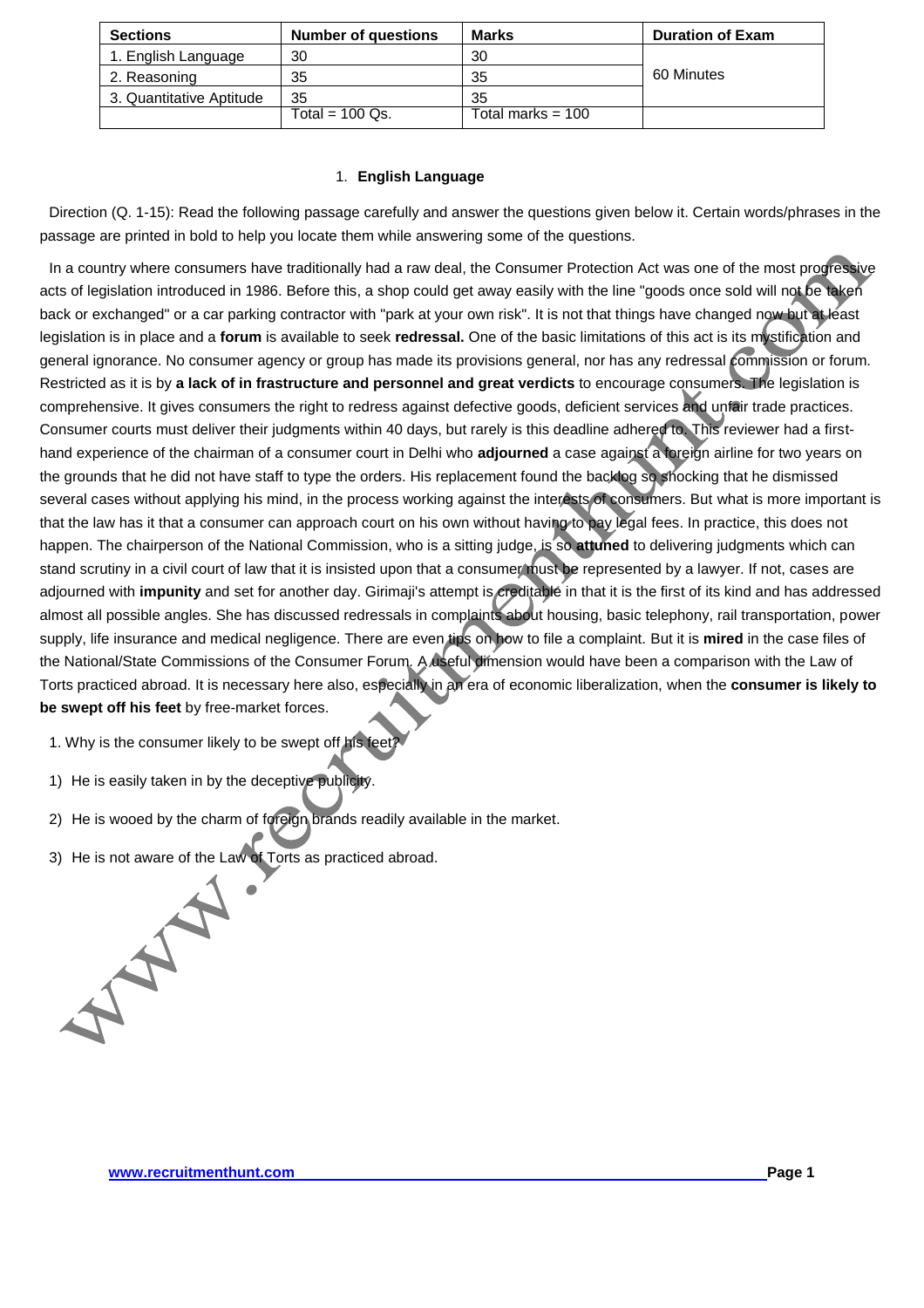- 4) He is not aware of the benefits of the consumer rights.
- 5) The Consumer Protection Act has been implemented and he can seek redressal.
- 2. What does 'lack of... verdicts' imply?
- 1) A lack of the basis of the system, trained staff and decisions based on fact
- 2) A paucity of funds, jury and judgment
- 3) A lack of resources, employees and final decision based on facts
- 4) Not having the required manpower, economy and decisive ruling
- 5) None of these
- 3. Which of the following statements is/are true?
- A. Girimaji's attempt is comprehensive but could have done with an angle or two more.
- B. Though the Act allows the consumer to approach the court on his own, yet a lawyer to represent him is insisted upon.

ex

- C Despite the Act, much remains the same.
- 1) Only A and C 2) Only A and B 3) AHA, Band C 4) Only B and C 5) None of these
- 4. What does the author mean by 'mystification of the Act'?
- 1) The mysterious Act is yet to be resolved.
- 2) The consumer is wary of the Act.
- 3) The Act is not easily accessible.
- 4) The consumer remains unaware of his rights and privilege
- 5) The plight of the consumer is yet to end.
- 5. Which of the following best describes the judge's replacement?
- 1) He was partial towards the airline as it was a foreign one.
- 2) He never bothered to safeguard the interests of the reviewer.
- 3) He dismissed cases without even giving a second thought to what cases came to him.
- 4) He was apathetic and uninterested about the direction the case might head in.
- 5) He passed irrelevant verdicts indifferently.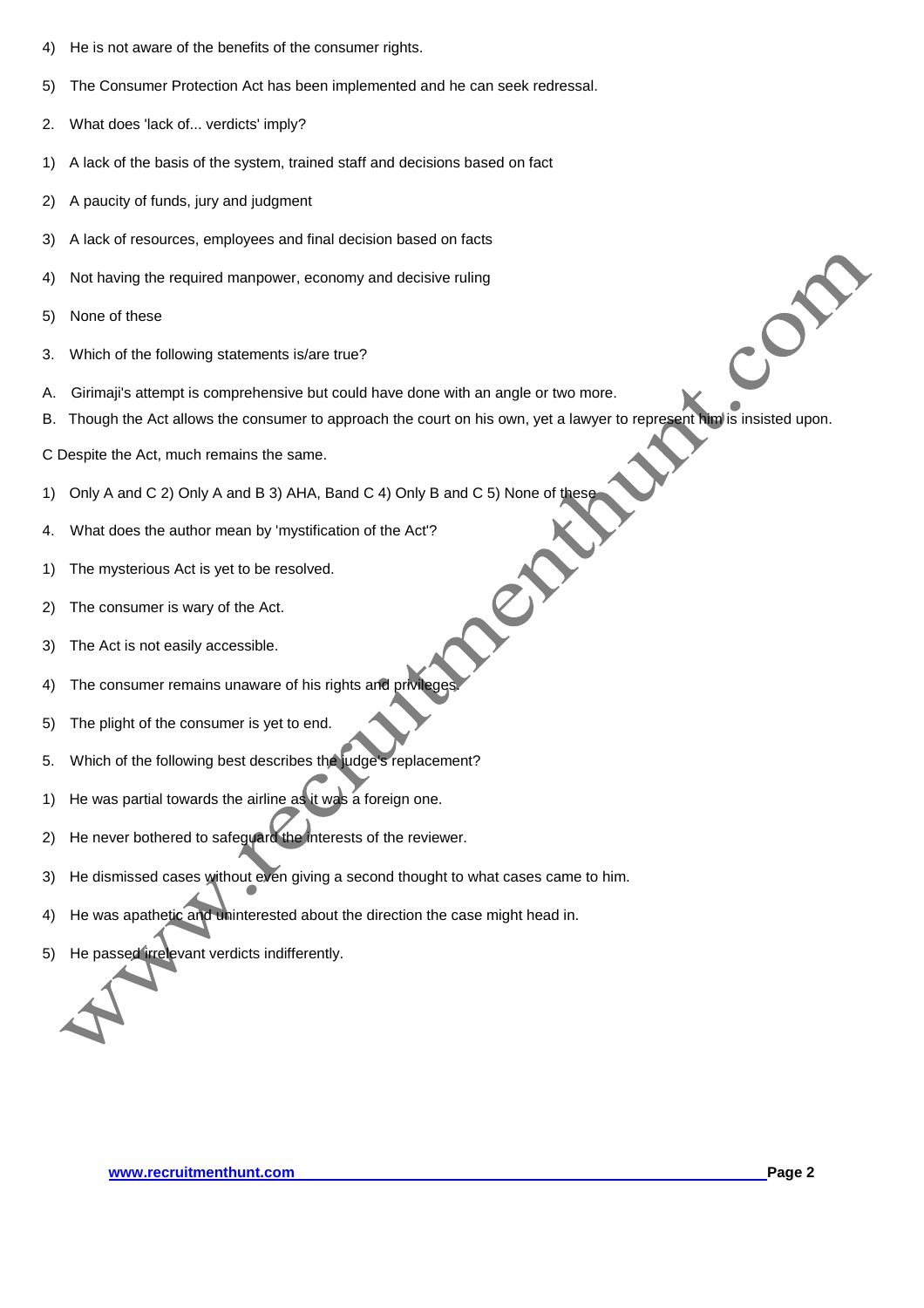- 6. What does the Act broadly cover?
- 1) It protects the right to redress.
- 2) It is a forum that protects the redresser.
- 3) It shields the consumer from deceptive and unfair trade practices.
- 4) It enables the plaintiff to fight his case free of cost.
- 5) None of these
- 7. Which of the following is a limitation of the Act?
- 1) It does not cover the international law of torts.
- 2) It is not comprehensive with regard to liberal economy.
- 3) No forum or commission has come forward to bring it to light.
- 4) Its red-tapism
- 5) None of these
- 8. How has Girimaji's attempt been creditable?
- 1) It has given the Act a new dimension.
- 2) She has brought all the loopholes in the Act to the consumer's notice.
- 3) She has looked at the Act in a very disinterested and impersonal manner.
- 4) She has discussed the law in the most explicit manner.
- 5) Her implicit dialogue with the consumer has made him aware of his rights.
- 9. What is the functionary role of the chairman of the National Commission?
- 1) To be the titular head of the commission
- 2) To be accountable to the public
- 3) To prevent any dissent arising out of his verdicts and Acts
- 4) To adjourn the cases with impunity
- 5) None of these

Direction (Q. 10 -12): Choose the word which is most SIMILAR in meaning to the word printed in bold as used in the passage.



**Procession**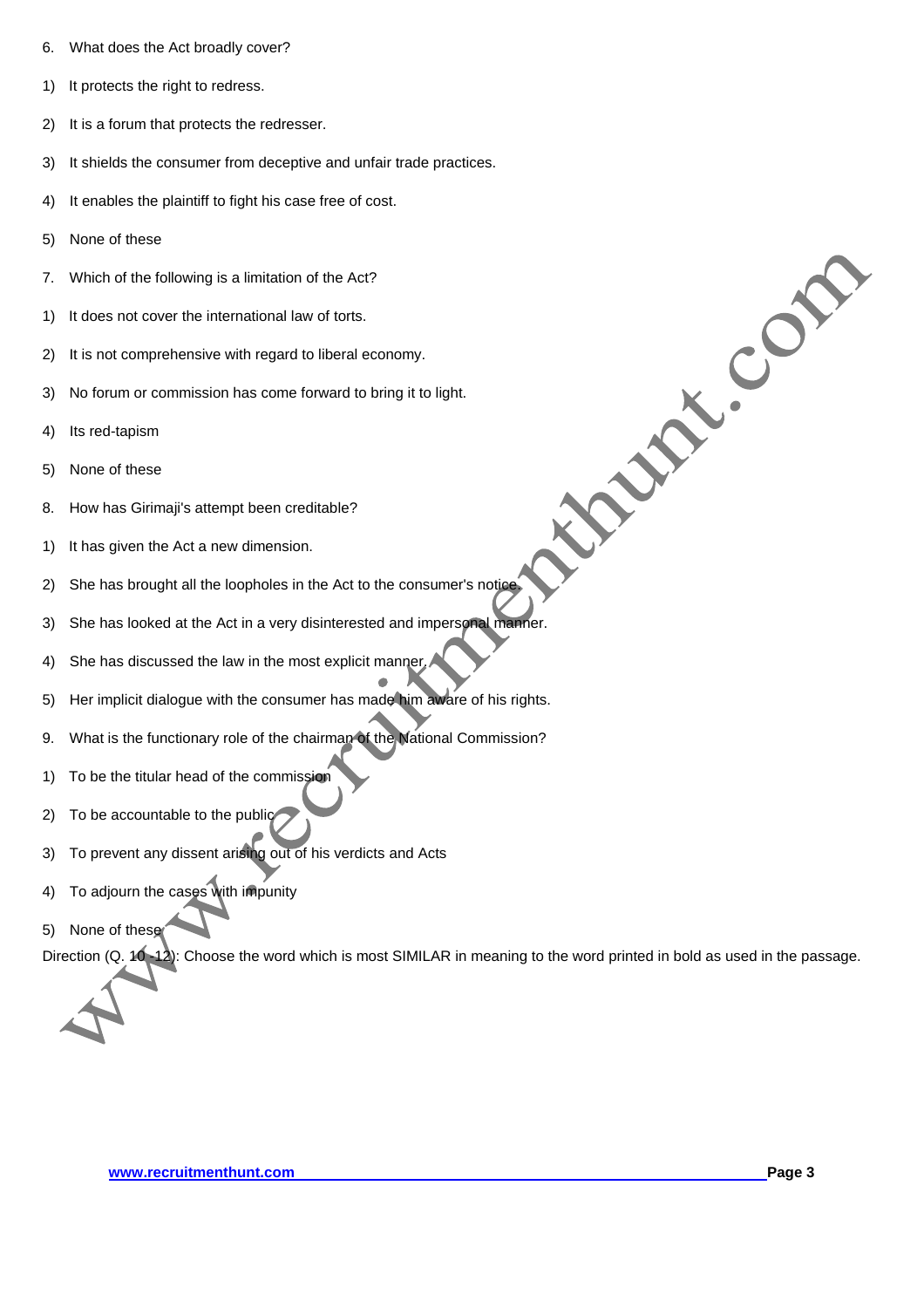- 10. Forum
- 1) Dias 2) Podium 3) Platform 4) Stage 5) None of these

# 11. Attuned

- 1) Brought into harmony 2) Adjusted 3) Hazardous 4) Out of tune 5) Malpractice
- 12. Adjourned
- 1) Stopped 2) Postponed 3) Decided 4) Cleared 5) Pended

Direction (Q. 13 -15): Select the word which is most OPPOSITE in meaning of the word printed in bold as used in the passage.

- 13. Impunity
- 1) Penalized 2) Fine 3) Sentence 4) Freedom from punishment 5) None of these
- 14. Mired
- 1) Buried 2) Muddy 3) Steeped 4) Free 5) None of these
- 15. Redressal

1) Plea 2) Justice 3) Sue for compensation 4) Not to compensate 5) Put right

Direction (Q. 16 - 20): Read each sentence to find out whether there is any grammatical error in it. The error, if any, will be in one part of the sentence. The number of that part is the answer. If there is no error, the answer is 5), ie No error. (Ignore errors of punctuation, if any.)

- 16.1) Salma had no other/2) hobby than that /3) of wearing dresses of/4) the latest design./5) No error
- 17.1) Being a rainy day /2) Rakish decided to stay /3) and work further /4) on the problem. /5) No error
- 18.1) Afive-star hotel /2) is to build /3) in the centre /4) of the city. /5) No error
- 19.1) The report said /2) that the judge acquitted /3) him of all /4) the charges. /5) No error
- 20.1) In spite of being /2) very busy /3) she saves time /4) for the visitors. /5) No error

Direction (Q. 21 - 30): In the following passage, there are blanks, each of which has been numbered. These numbers are printed below the passage and against each, five words are suggested, one of which fits the blank appropriately. Find out the appropriate word in each case.

The researchers (21) tiny bubbles into the beaker and (22 )them with sound waves. The bubbles rapidly expanded and then (23). It caused a momentary shock wave that created high pressure, high temperature and a (24) of light. Achieving (25) nuclear fusion would be a scientific (26) if not the  $(27)$ .



L.Com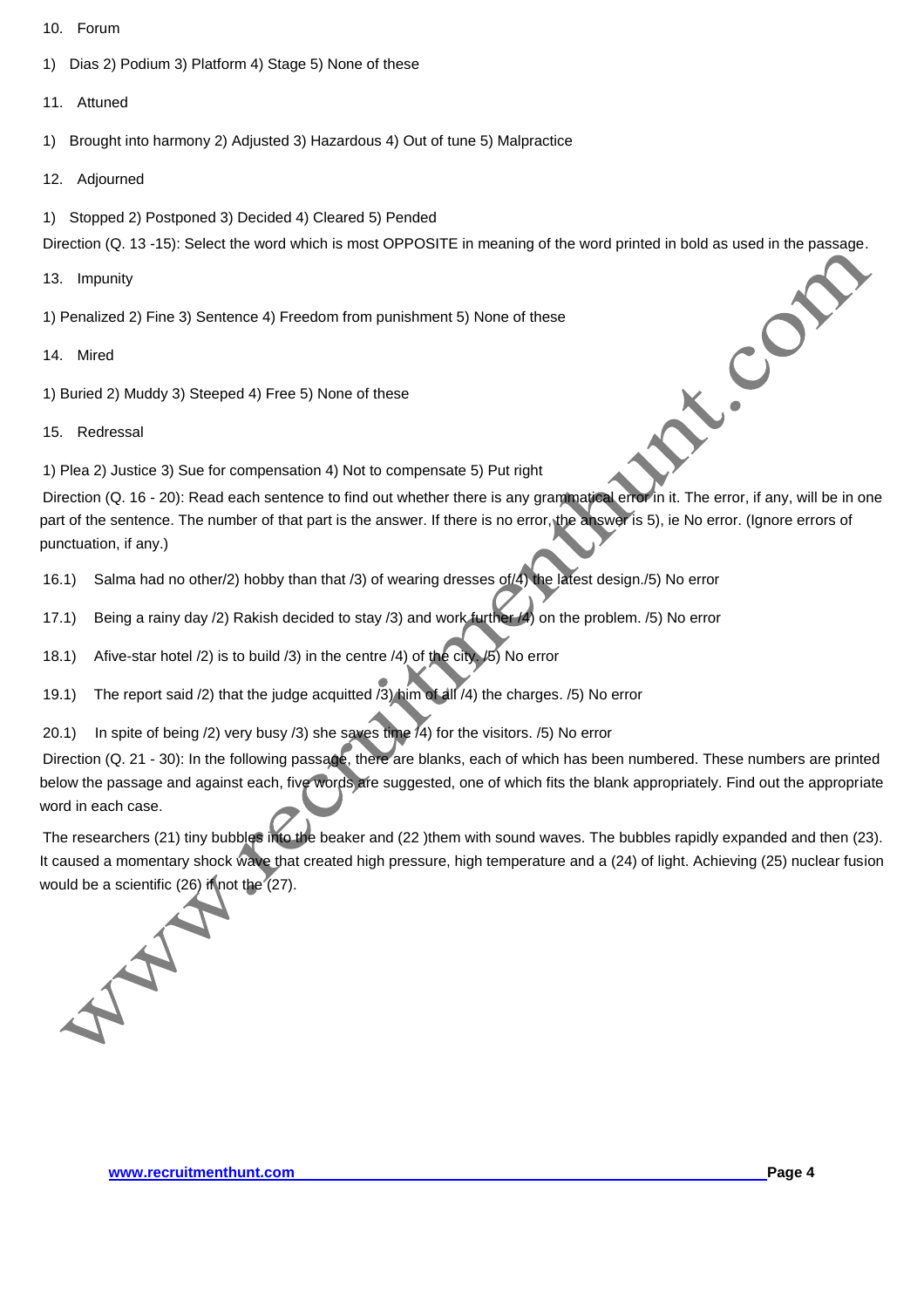The experiment produced only (28) amount of energy, but scientists feel it might be possible to enlarge the (29) to a commercially (30) scale.

- **21.1)** poured 2) introduced 3) filled 4) thrust 5) pulled
- **22.1)** zapped 2) collided 3) hit 4) axed 5) sunk
- **23.1)** vanished 2) fell 3) collapsed 4) swooned 5) sunk
- **24.1)** flame 2) flash 3) current 4) beam 5) spot
- **25.1)** sustainable 2) tenable 3) therefore 4) culpable 5) commendation
- **26.1)** pinnacle 2) landmark 3) milestone 4) earmark 5) commendation
- **27.1)** final 2) curtain call 3) road 4) finals 5) finality
- **28.1)** fit 2) miniature 3) sweeping 4) minuscule 5) massive
- **29.1)** method 2) technology 3) proceeds 4) experimentation 5) process
- **30.1)** success 2) massive 3) manageable 4) marketable 5) viable

| 25.1)             | sustainable 2) tenable 3) therefore 4) culpable 5) commendation   |
|-------------------|-------------------------------------------------------------------|
| 26.1)             | pinnacle 2) landmark 3) milestone 4) earmark 5) commendation      |
| (27.1)            | final 2) curtain call 3) road 4) finals 5) finality               |
| 28.1)             | $\bullet$<br>fit 2) miniature 3) sweeping 4) minuscule 5) massive |
| 29.1)             | method 2) technology 3) proceeds 4) experimentation 5) process    |
| 30.1)             | success 2) massive 3) manageable 4) marketable 5) viable          |
| Answers:<br>1.(2) |                                                                   |
| 2. (2)            |                                                                   |
| 3. (4)            |                                                                   |
| 4. (4)            |                                                                   |
| 5. (3)            |                                                                   |
| 6. (3)            |                                                                   |
| 7. (5)            |                                                                   |
| 8. (4)            |                                                                   |
| 9. (5)            |                                                                   |
| 10. (3)           |                                                                   |
| 11. (2)           |                                                                   |
| 12. (2)           |                                                                   |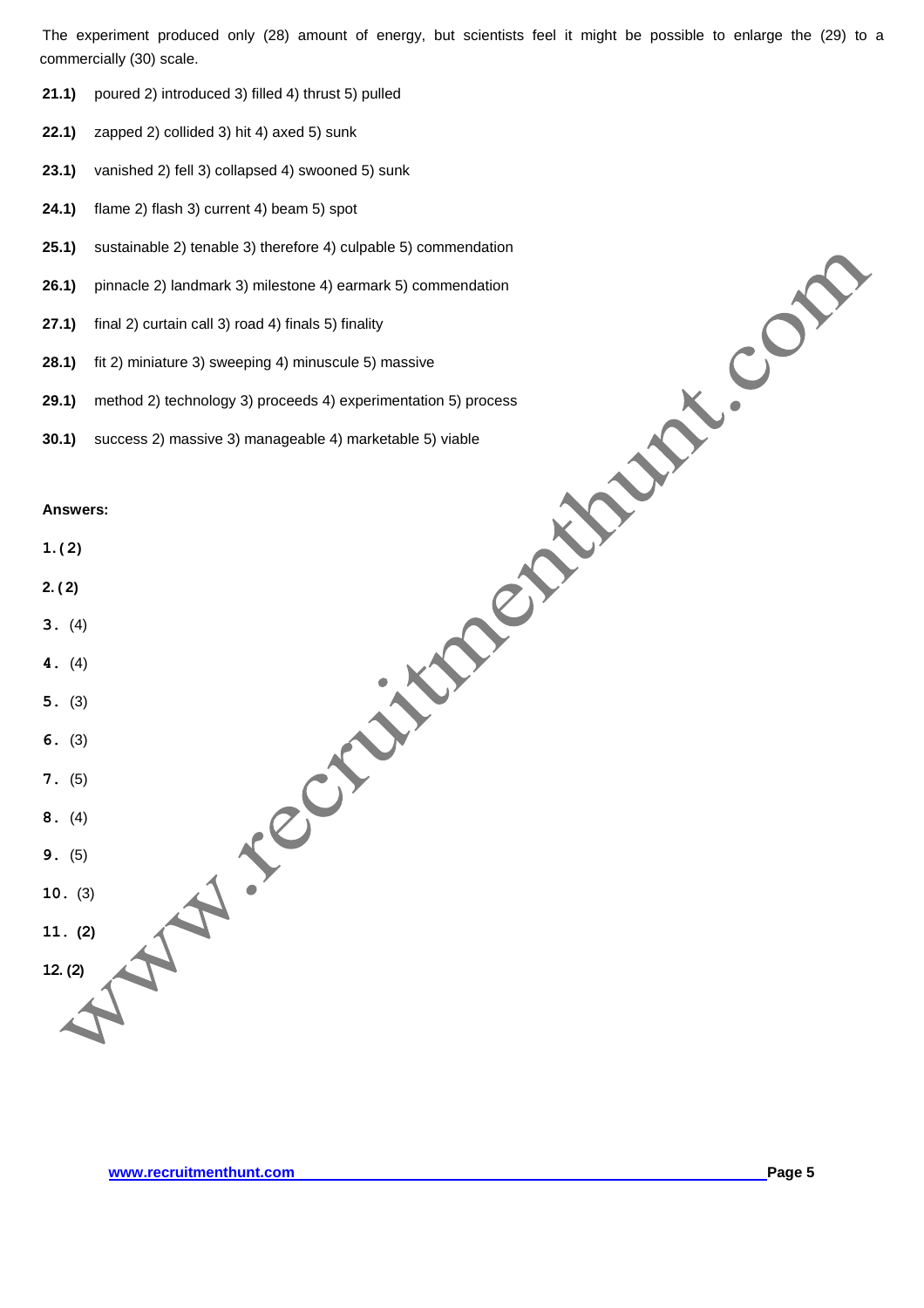- 13. (1)
- 14. (4)
- 15. (4)
- 16. (5)
- 17. (1); 'It being'
- 18. (**2**); 'is to be built'
- 19. (2); 'the judge had acquitted'
- 20. (5)
- 21. (**2**)
- 22. (3)
- 23. (3)
- 24. (2)
- 25. (1)
- 26. (3)
- 27. (5)
- 28. (4)
- 29. (5)
- 30. (5)

# **2. Reasoning**

Direction (Q. 1 - 5): Study the following information carefully and answer the questions given below it.

A, B, C, D, E, F and G are travelling in three cars, viz Ferrari, Audi, and Toyota, with at least two persons in each car. There are three female members among them with at least one in each car. E is not travelling in Ferrari. C is travelling in Audi with his best friend G only. B is not travelling with either A or D and his best friend F is travelling in Ferrari. D is not travelling in Toyota.

- 1. Which of the following definitely represents a group of male members?
- 1) CBA 2) CBF 3) CBFA 4) CBAD 5) Data inadequate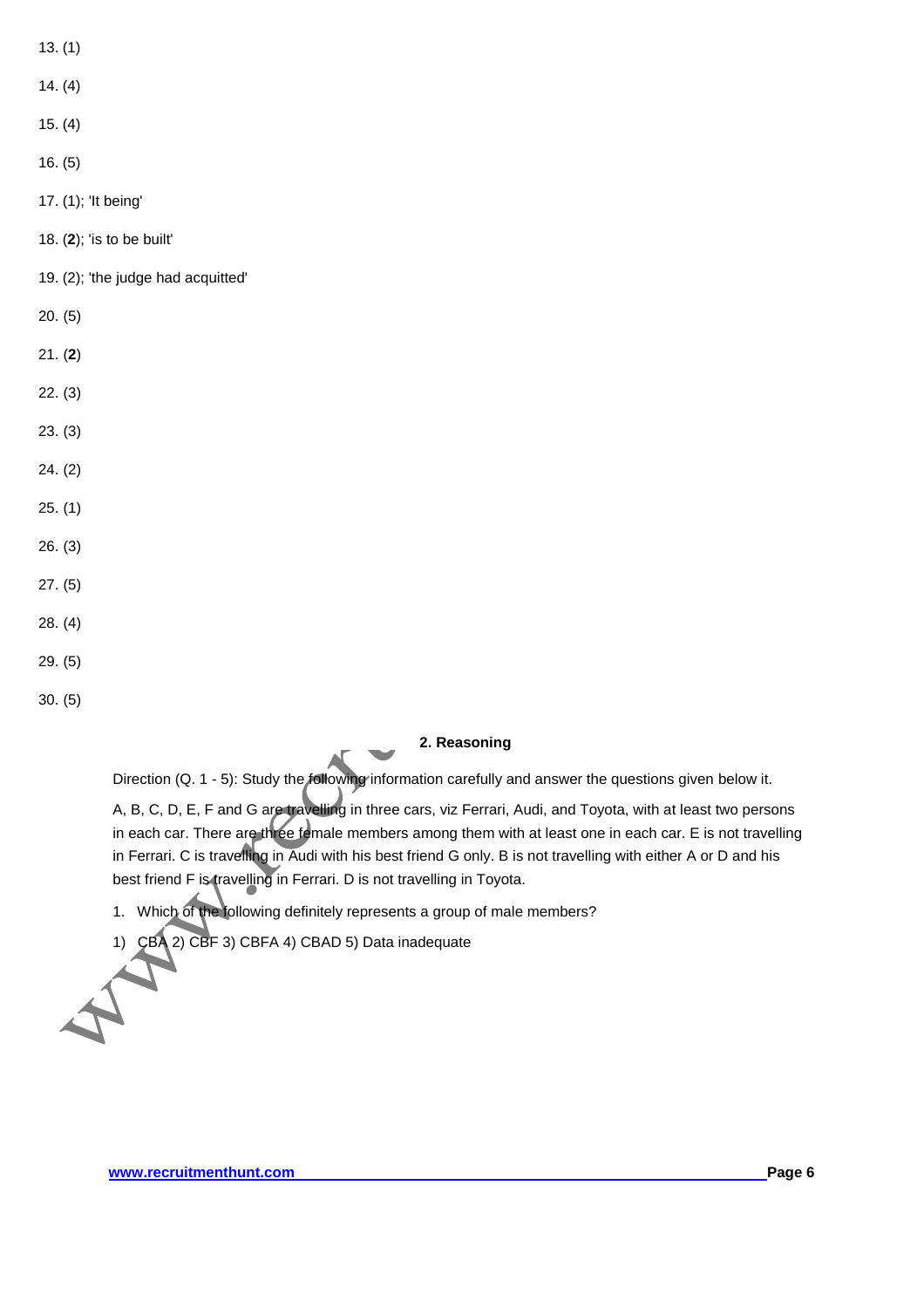- 2. In which car is B travelling?
- 1) Ferrari 2) Toyota 4) Audi 4) cannot be determined 5) none of these
- 3. Which of the following cars is carrying three persons together?
- 1) Toyota 2) Audi 3) Ferrari 4) Cannot be determined 5) None of these
- 4. In which car is A travelling?
- 1) Ferrari 2) Audi 3) Toyota 5) cannot be determined 5) none of these
- 5. Which of the following represents a group of three female members?
- 1) DEG 2) AEG 3) FEG 4) Cannot be determined 5) None of these

Direction (Q. **6** -10): Study the following information carefully and answer the questions given below. P, Q, R, S, T, U and V are sitting around a circle facing the centre. S is sitting between P and V.U is second to the right of V and T is second to the right of U. R is not an immediate neighbor of V<br>
6. Who is on the immediate left of T?<br>
1) P 2) R 3) U 4) Data inadequate 5) None of these<br>
7. Which of the following is n

- 6. Who is on the immediate left of T?
- 1) P 2) R 3) U 4) Data inadequate 5) None of these
- 7. Which of the following is not true?
- 1) V is second to the right of P.
- 2) Q is second to the right of S.
- 3) U is second to the left of T.
- 4) T is second to the left of S.
- 5) All are correct
- 8. In which of the following groups is the third member sitting between the first and second members?
- 1) TPS 2) SVQ 3) VUQ 4) SPV 5) None of these
- 9. Who is sitting between R and P?
- 1) T 2) S 3) U 4) V  $5$ ) None of these
- 10. Who is on the immediate right of V?
- 1) U 2)  $\angle$  3)  $\angle$  4) Data inadequate 5) None of these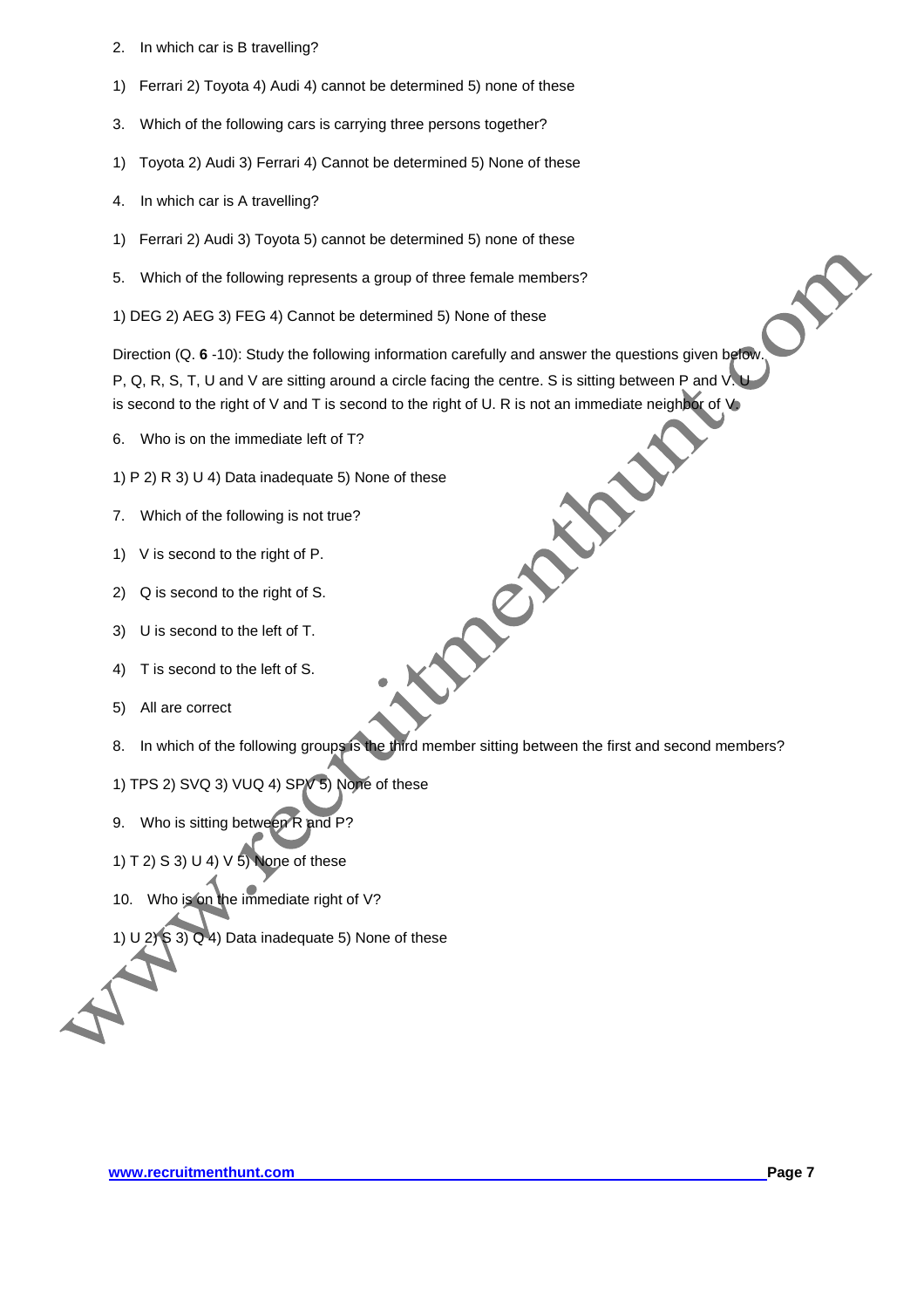Direction (Q. 11 -15): In these questions, relationship between different elements is shown in the statements. These statements are followed by three conclusions. You have to find which of the given conclusions follows from the given statements.

11. Statements:  $M < T$ ,  $T < K$ ,  $K = D$ 

Conclusions: I. D>T II. K > M III. D>M

- 1) Only I and II are true
- 2) Only I and III are true
- 3) Only II and III are true
- 4) All are true
- 5) None of these 12.Statements: B>H,H>A,A = K Conclusions: I. B>K II. K<H III. A<B<br>
1) Only I and III are true<br>
2) Only I and III are true<br>
3) Only II and III are true<br>
4) Only II is true<br>
5) None of these<br>
13
- 1) Only I and II are true
- 2) Only I and III are true
- 3) Only II and III are true
- 4) Only II is true
- 5) None of these
- 13. Statements: W>N, N > R, R<F Conclusions: I. F>N II. W >N III. R  $\lt$  W<br>1) None is true<br>2) Only HI is true<br>3) Only I and II are true<br>4) Only II
- 1) None is true
- 2) Only HI is true
- 3) Only I and II are true
- 4) Only II and III are true
- 5) None of these
- 14. Statements:  $F = K$ ,  $K > M$ ,  $M < V$  Conclusions: I. F>V II. V < K III. M>K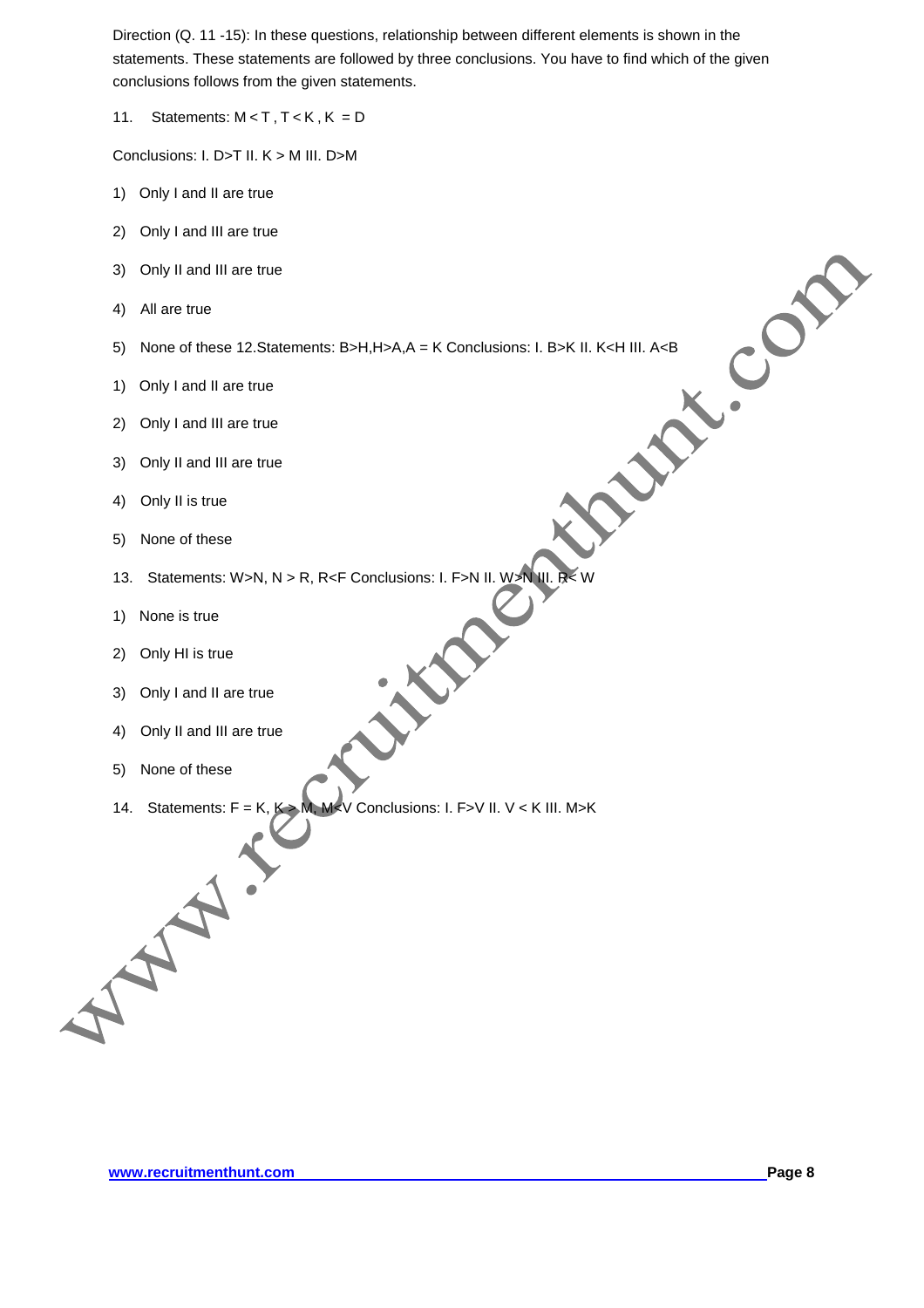- 1) Only I is true
- 2) Only II is true
- 3) Only HI is true
- 4) All are true
- 5) None of these
- 15. Statements: N < D, D<T, T>J

Conclusions: I.J<D II. N>J III. T>N

- 1) Only III is true
- 2) Only II is true
- 3) Only I is true
- 4) Only I and II are true
- 5) None of these

Direction (Q. 16 - 20): Study the following information carefully and answer the questions given below. A, B, C, D, E, F and G are seven students of a college belonging to three streams —Computer Science, IT and Electronics—with at least two students in each stream. Each of them has a different choice of a soft drink, viz Coca-Cola, Pepsi, Thums-up, Sprite, Limca, Fanta and 7-Up, not necessarily in the same order.

C is in Electronics and his choice of soft drink is 7-Up. F does not like either Pepsi or Fanta and has the same stream as that of only G among them. B's stream is the same as that of Abut neither Electronics nor Computer Science. E's stream is not Electronics and he likes Sprite. The one who likes Coca- Cola does not have either Computer Science or IT. A likes Thums-Up. The one who likes Fanta does not have IT stream.

- 16. What is B's favourite soft drink?
- 1) Coca-Cola 2) 7-Up 3) Fanta 4) Pepsi 5) None of these
- 17. What is D's favourite soft drink?
- 1) Fanta 2) Thums-Up 3) Coca-Cola 4) Data inadequate 5) None of these
- 18. Which of the following streams has three persons together?
- 1) Computer Science 2) IT 3) Electronics 4) Data inadequate 5) None of these

What is F's favourite soft drink?

N.Com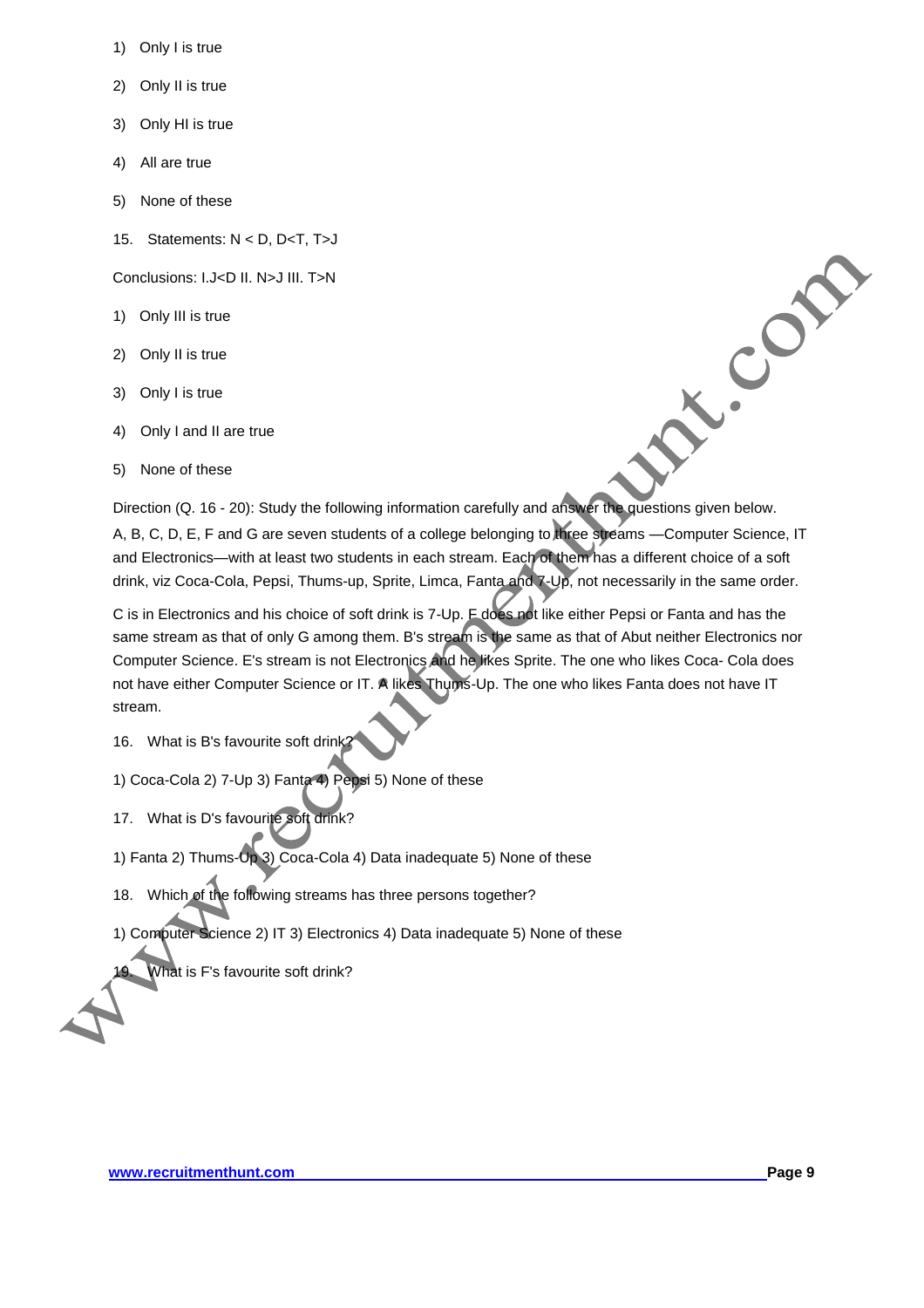- 1) Pepsi 2) Sprite 3) Fanta 4) Coca-Cola 5) None of these
- 20. What is G's stream?
- 1) Computer Science 2) IT 3) Electronics 4) Data inadequate 5) None of these

Direction (Q. 21 - 25): Read the following information carefully and answer the questions that follow.

Five professors A, B, C, D and E, residing in five different cities, teach five different subjects.

- 1. A does not live in either Bangalore or Lucknow and he teaches Philosophy.<br>
2. B lives neither in Flyderabad nor in Lucknow. He teaches Mathematics.<br>
3. D lives in Jaipur and does not teach Economics.<br>
4. E lives neither
- 2. B lives neither in Flyderabad nor in Lucknow. He teaches Mathematics.
- 3. D lives in Jaipur and does not teach Economics.
- 4. E lives neither in Bangalore nor in Delhi. He teaches Geography.
- 5. C does not teach History and he lives in Delhi.
- 21. Who lives in Bangalore?
- 1) A 2) B 3) C 4) D 5) None of these
- 22. Which of the following subjects does C teach?
- 1) Philosophy 2) Mathematics 3) History 4) Economics 5) None of thes
- 23. In which of the following cities does E live?
- 1) Bangalore 2) Hyderabad 3) Lucknow 4) Delhi 5) None of
- 24. Which of the following subjects does D teach?
- 1) Mathematics 2) Philosophy 3) Economics 4) History 5) None of these
- 25. Which of the following combinations is wrong?
- 1) A-Hyderabad 2) B-Geography 3) C-Delhi 4) D-History 5) All are true

Direction (Q. 26 - 30): Study the following information carefully and answer the given questions.

Given an input line, a coding machine rearranges the

input following certain steps as explained below.

Input: 47 desert go 56 there often 32 12

tep **I**: there 47 desert go 56 often 32

12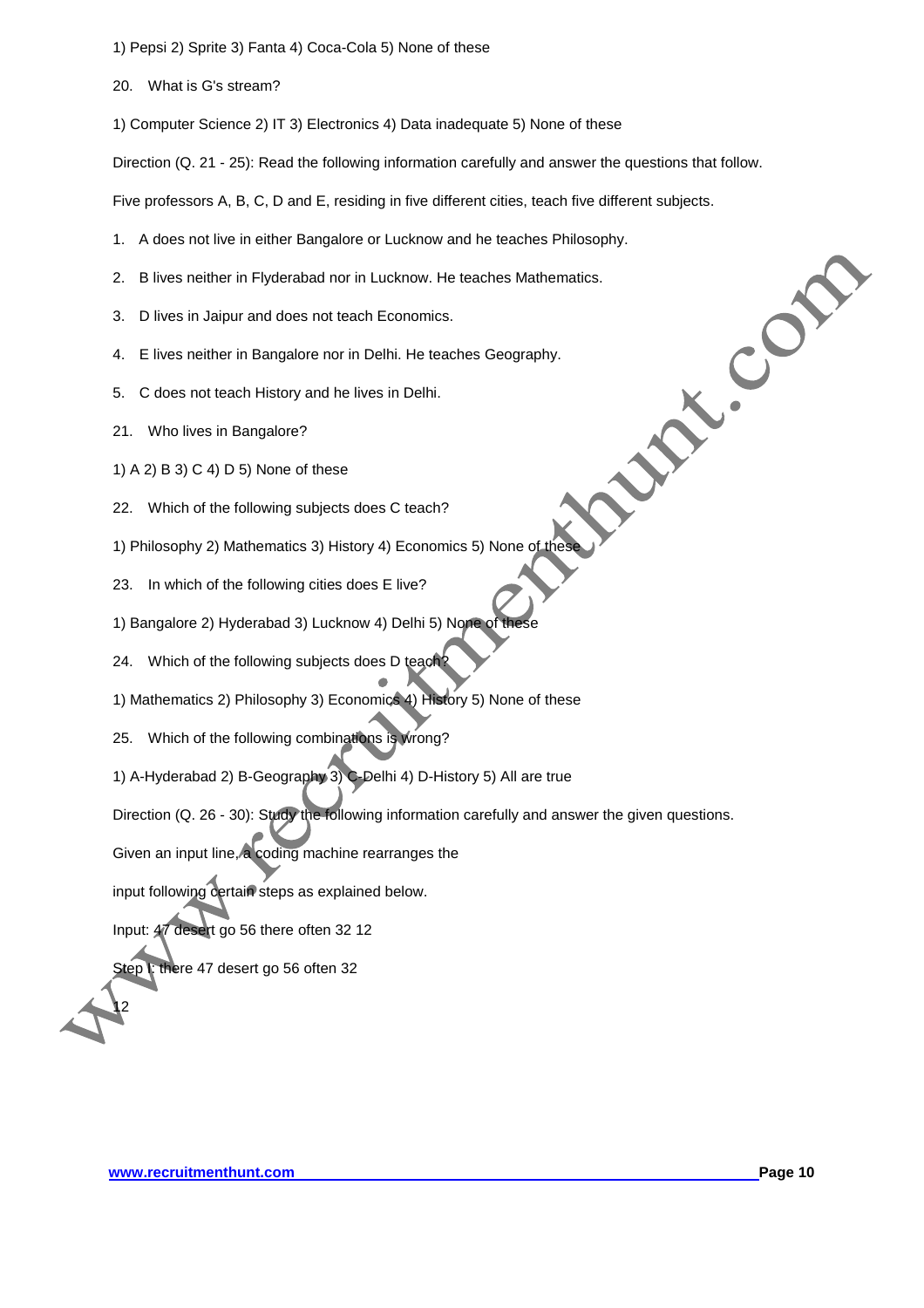Step II: there 12 47 desert go 56 often 32

Step III: there 12 often 47 desert go 56

32 Step IV: there 12 often 32 47 desert

go 56 Step V: there 12 often 32 go 47

desert 56 Step V is the last step of the

arrangement.

In each of the following questions, the rearrangement is done following the same rules as explained in the above illustration.

26. If the fourth step of an input is "wonderful 22 seashore 36 48 fine 62 morning", what was its first<br>step?<br>
1) fine 48 wonderful 22 seashore 36 62 morning<br>
2) fine 48 wonderful 22 36 seashore 62 morning<br>
3) fine 48 sea step?

- 1) fine 48 wonderful 22 seashore 36 62 morning
- 2) fine 48 wonderful 22 36 seashore 62 morning
- 3) fine 48 seashore wonderful 22 36 morning 62
- 4) fine 48 seashore wonderful 36 22 morning 62
- 5) Cannot be determined
- 27. What will be the third step for the following input?

Input: paper common 36 51 pencil 28 test **66**

- 1) test 28 paper pencil common 36 5166
- 2) test 28 pencil **66** paper common 36 51
- 3) test **66** pencil paper 28 common 5136
- 4) test 28 pencil paper common 36 5166
- 5) None of these

28. If step II of an input is "waive 14 available time 38 46 probation 85", how many more steps will be required to complete the arrangement?

- 1) Three 2) Four 3) Five 4) Two 5) None of these
- 29. Which step will be the last step for the input "27 sports 48 television commentary 18 house 36"?

 $\vee$  3) VI 4) W 5) None of these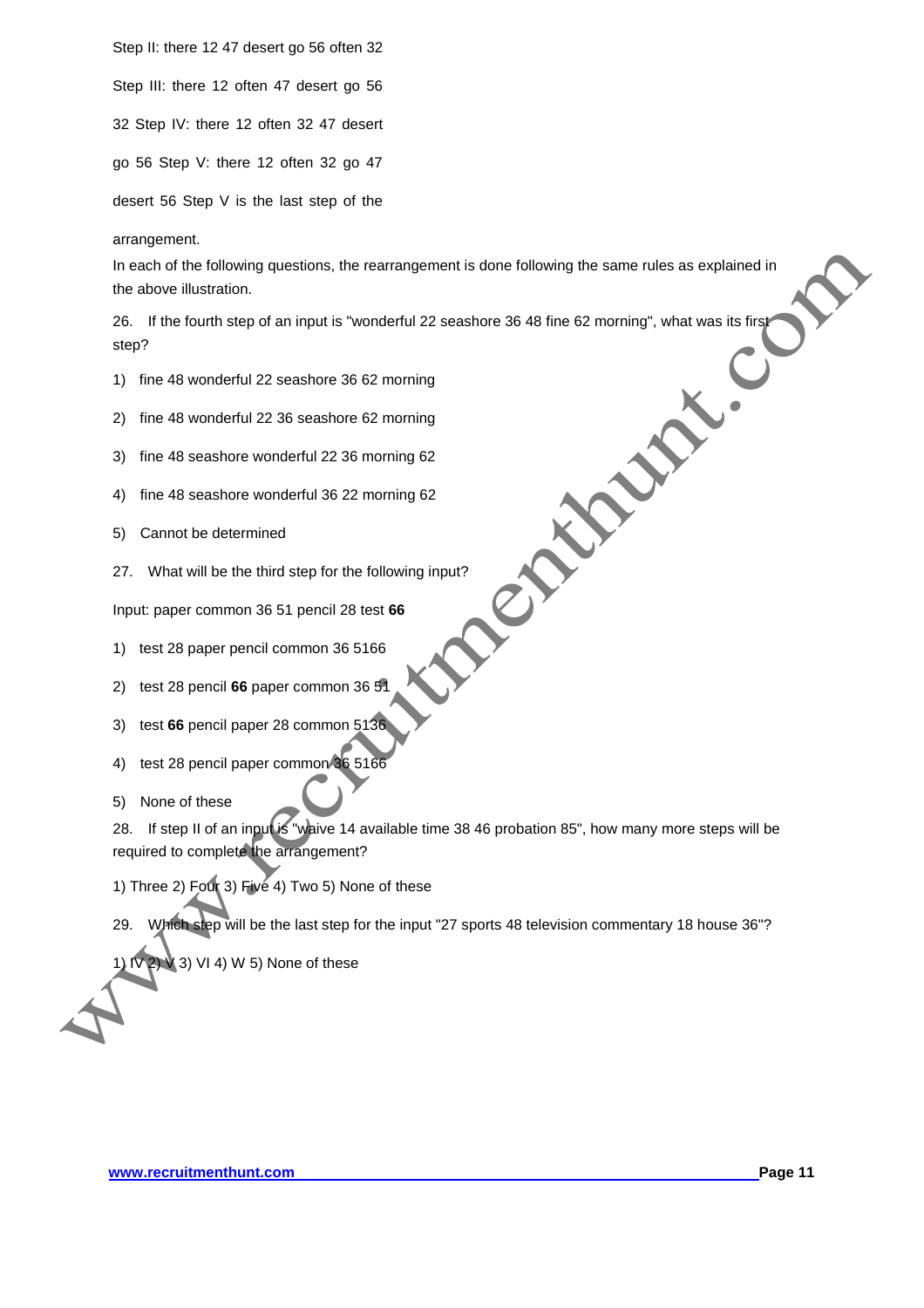30. What will be the third step of an input having first step as "number game 54 23 always lacking 16 75"?

- 1) number 16 lacking 23 game always 54 75
- 2) number 16 lacking 23 always 54 game 75
- 3) number 16 lacking 23 game 54 always 75
- 4) Cannot be determined
- 5) None of these

Direction (Q. 31 - 35): In each question below are given three statements followed by three conclusions numbered I, II and III. You have to take the given statements to be true even if they seem to be at variance with commonly known facts. Read all the conclusions and then decide which of the given conclusions logically follows from the given statements disregarding commonly known facts.<br>
31. Statements: All grapes are mangoes.<br>
Some oranges are mangoes.<br>
Some leaves are oranges.<br>
Conclusions: I. Some leaves are mang

31. Statements: All grapes are mangoes.

Some oranges are mangoes.

Some leaves are oranges.

Conclusions: I. Some leaves are mangoes.

- II. Some oranges are grapes.
- III. Some leaves are grapes.
- 1) Only I follows 2) Only II follows 3) Only III follows 4) Only I and II follow 5) None of these
- 32. Statements: Some desks are benches.

Some benches are rooms.

Some rooms are walls.

Conclusions: I. Some walls are benches

- II. Some rooms are desks
- III. Some desks are wall
- 1) None follows 2) Only I follows 2) Only II follows 4) Only III follows 5) All follow
- 33. Statements: Some hotels are towns.

All towns are villages.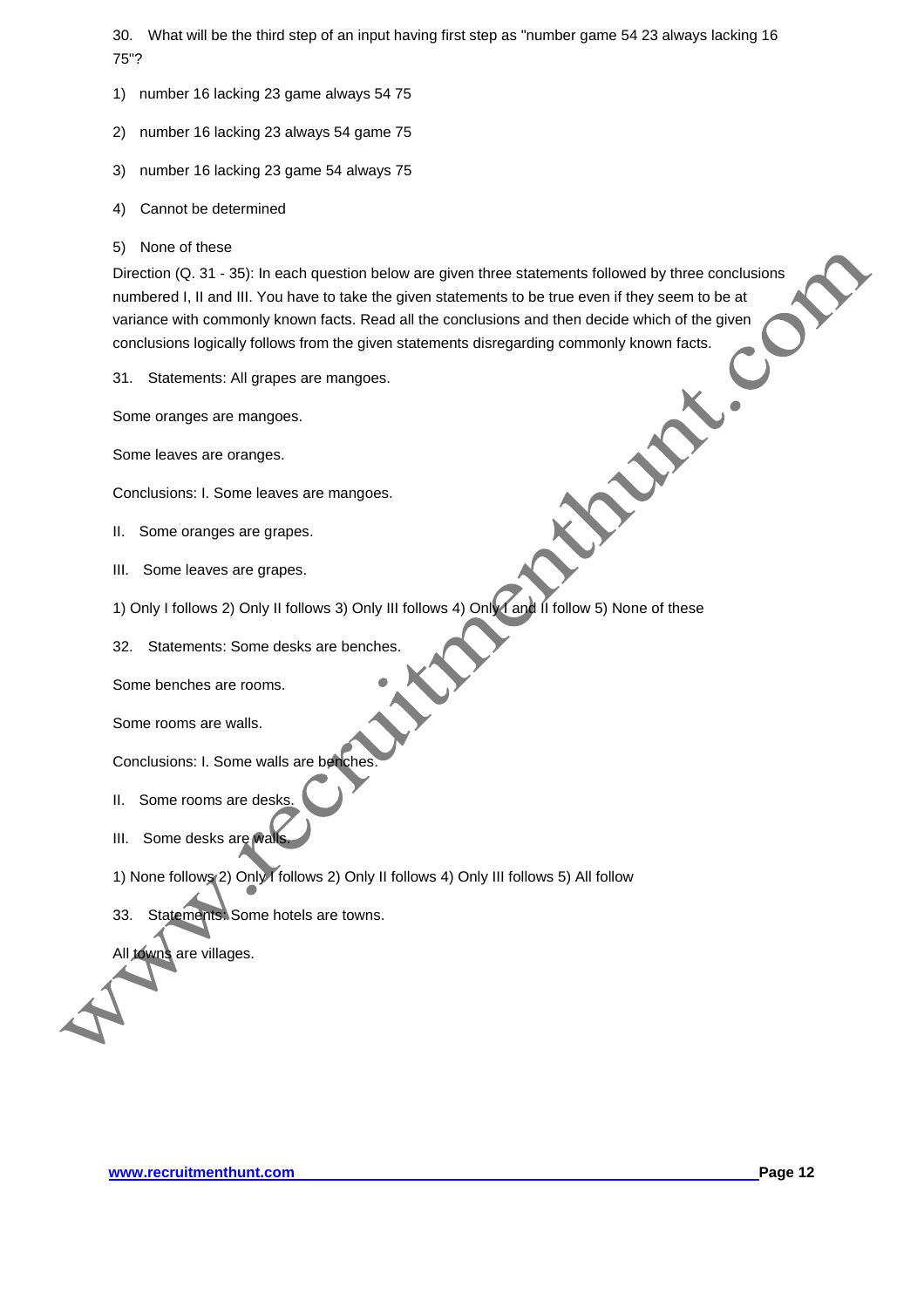All villages are cities.

Conclusions: I. Some cities are hotels.

- II. Some villages are hotels.
- III. All villages are towns.
- 1) Only I and II follow 2) Only I and III follow 3) Only II and III follow 4) All follow 5) None of these
- 34. Statements: All books are garments.

Some garments are houses.

All houses are vehicles.

Conclusions: I. Some vehicles are garments.

- II. Some houses are books.
- III. Some vehicles are books.
- 1) All follow 2) Only I follows 3) Only II follows 4) Only I and II follow 5) Only II and III follow
- 35. Statements: All kites are crows.
- All crows are bananas.
- All bananas are apples.

Conclusions: I. Some apples are kites.

- II. All bananas are kites.
- III. Some apples are crows.

1) All follow 2) Only I follows 3) Only HI follows 4) Only I and III follow 5) None of these

## **Answers:**

| (1-5): |             |         |
|--------|-------------|---------|
| Person | Sex         | Car     |
| A      | Male/Female | Ferrari |
| B      | Male        | Toyota  |
| C      | Male        | Audi    |
| D      | Male/Female | Ferrari |
| E      | Female      | Toyota  |
| F      | Male/Female | Ferrari |
| G      | Female      | Audi    |

**PROV** 

L. Con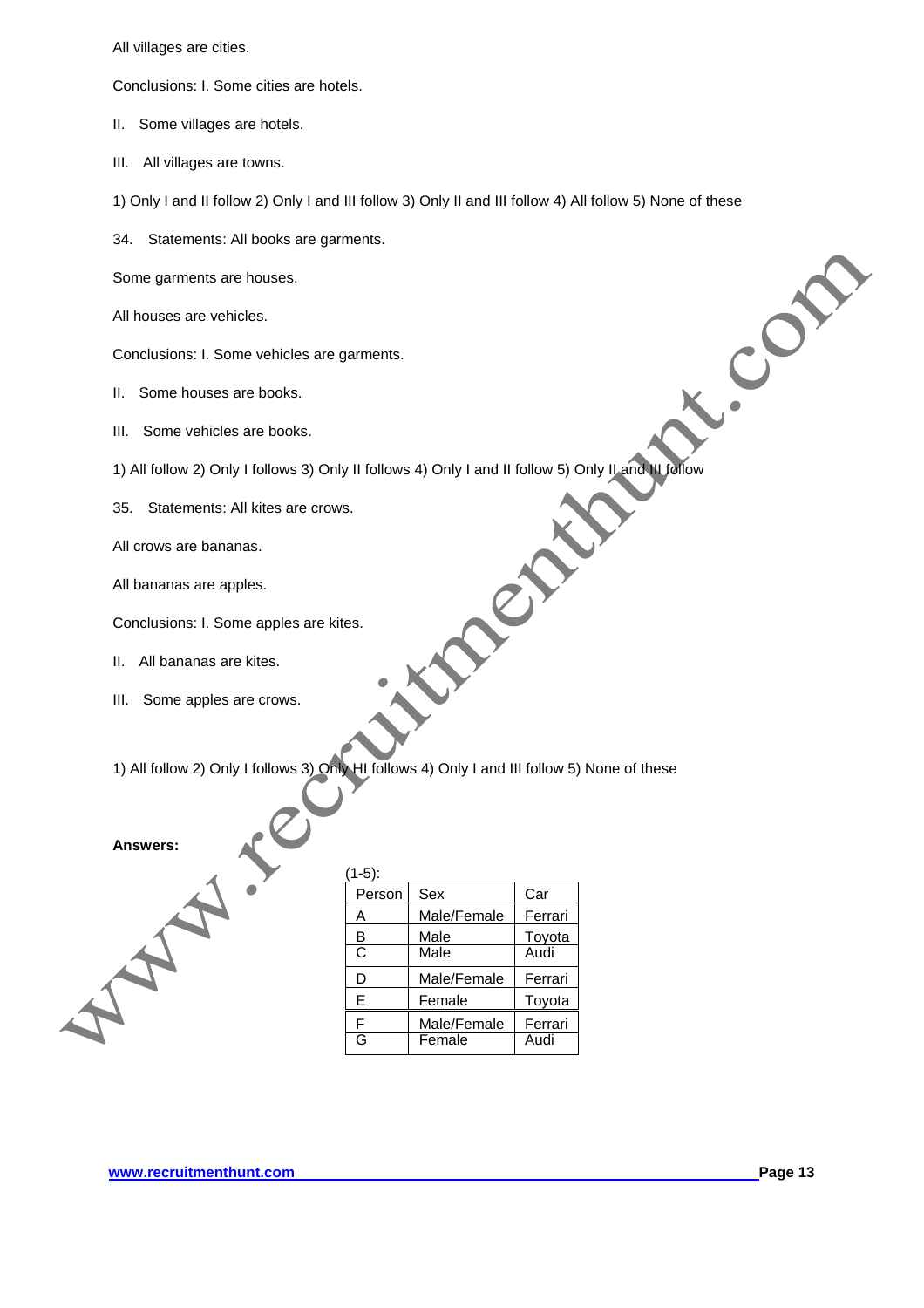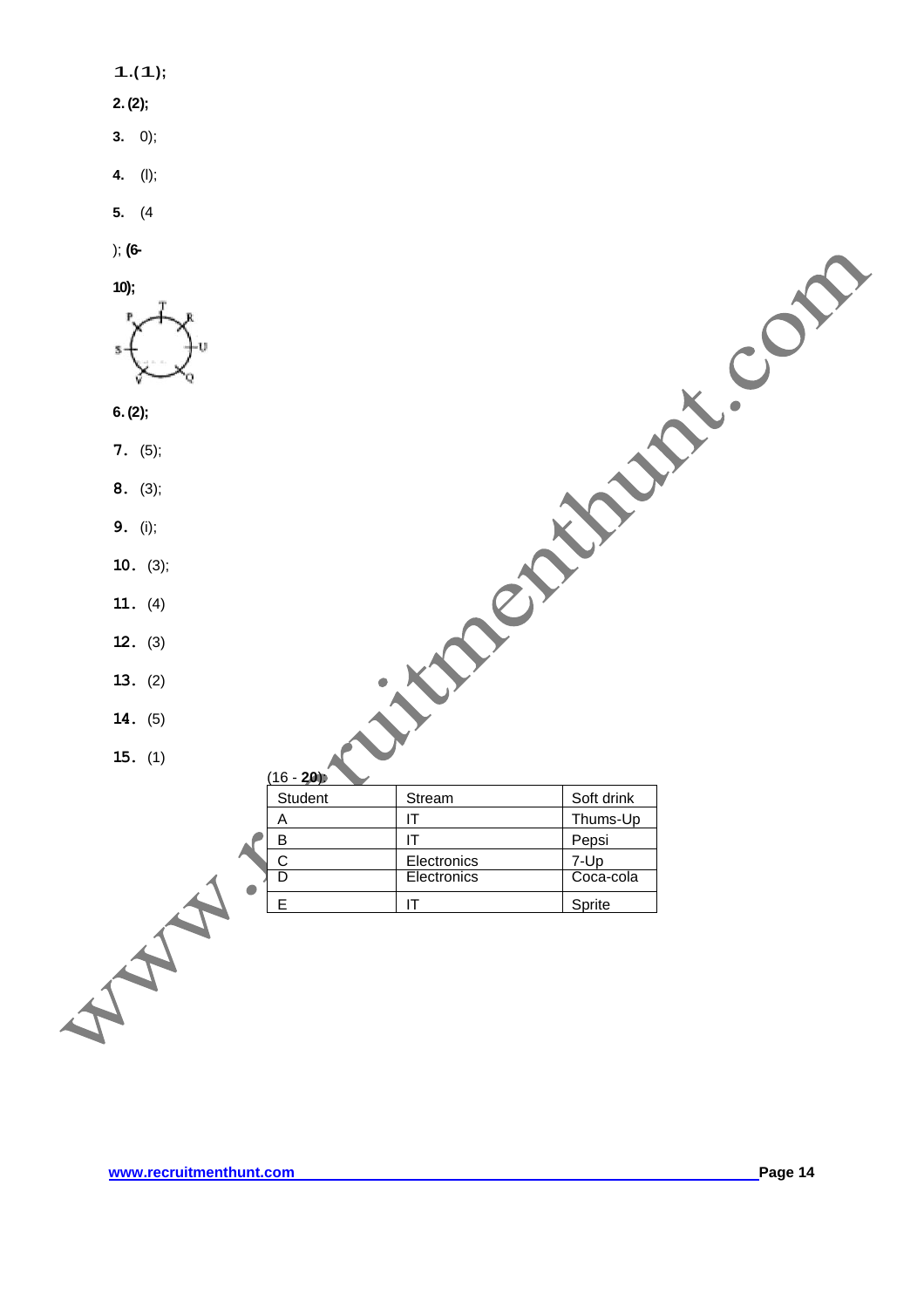| Comp. Science | Limca |
|---------------|-------|
| Comp. Science | Fanta |

- **16.** (4);
- **17.** (3);
- **18.** (**2**);
- **19.** (5);
- **20. (1);**
- (21 25):

| Professor | City       | Subject    |
|-----------|------------|------------|
| A         | Flyderabad | Philosophy |
| в         | Bangalore  | Maths      |
| C         | Delhi      | Economics  |
| D         | Jaipur     | History    |
| E         | Lucknow    | Geography  |

**21. (2);**

- 22. (4);
- 23. (3);
- 24. (4);
- 25. (2);

(26 - 30):

The word that comes last in the alphabetical order goes to the first position in step I while the rest of the line shifts rightward. The smallest number comes to the second position in the next step and the rest of the line shift rightward. This goes on alternately till and words get arrayed in reverse alphabetical order and the numbers in ascending order at alternate places.

 $\bullet$ 

26. (5); It is not possible to find the previous step.

27. (4);

Input: paper common 36 51 pencil 28 test **66** 

Step I: test paper common 36 51 pencil 28

**66**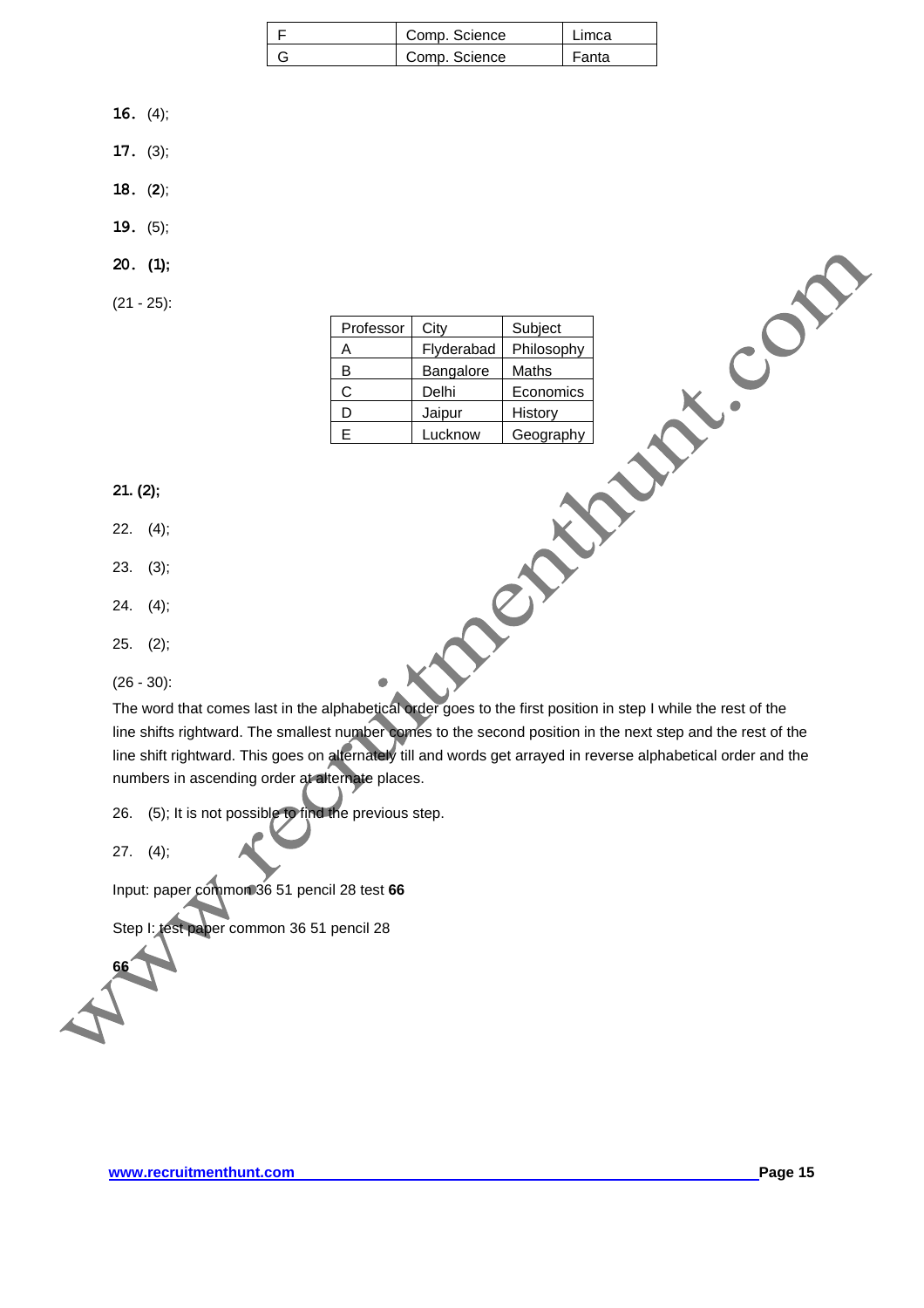Step II: test 28 paper common 36 51 pencil **66** 

Step III: test 28 pencil paper common 36 51

#### **66**

28. (**2**);

Step II: Waive 14 available time 38 46 probation 85 Step III: Waive 14 times available 38 46 probation 85 Step IV: Waive 14 times 38 available 46 probation 85 Step V: waive 14 times 38 probation available 46 85 Step VI: waive 14 times 38 probation 46 available 85 So, four more steps will be required.

29. (3);

Input: 27 sports 48 television commentary 18 house 36 Step I: television 27 sports 48 commentary 18 house 36 Step II: television 18 27 sports 48 commentary house 36 Step III: television 18 sports 27 48 commentary house 36 Step IV: television 18 sports 27 house 48 commentary 36 Step V: television 18 sports 27 house 36 48 commental Step VI: television 18 sports 27 house 36 commentary 48 30. (3);

Input: number g a m e 54 23 always lacking 16 75 Step I: number 16 game 54 23 always lacking 75 Step II: number 16 lacking game 54 23 always 75 Step III: number 16 lacking 23 game 54 always

Some leaves are oranges + Some oranges are mangoes = I + I = No conclusion. Hence I does not follow. either does III consequently. Some oranges are mangoes + conversion of All grapes are mangoes =  $1 +$ = N o conclusion. Hence II does not follow.

31. (5);

**Procession**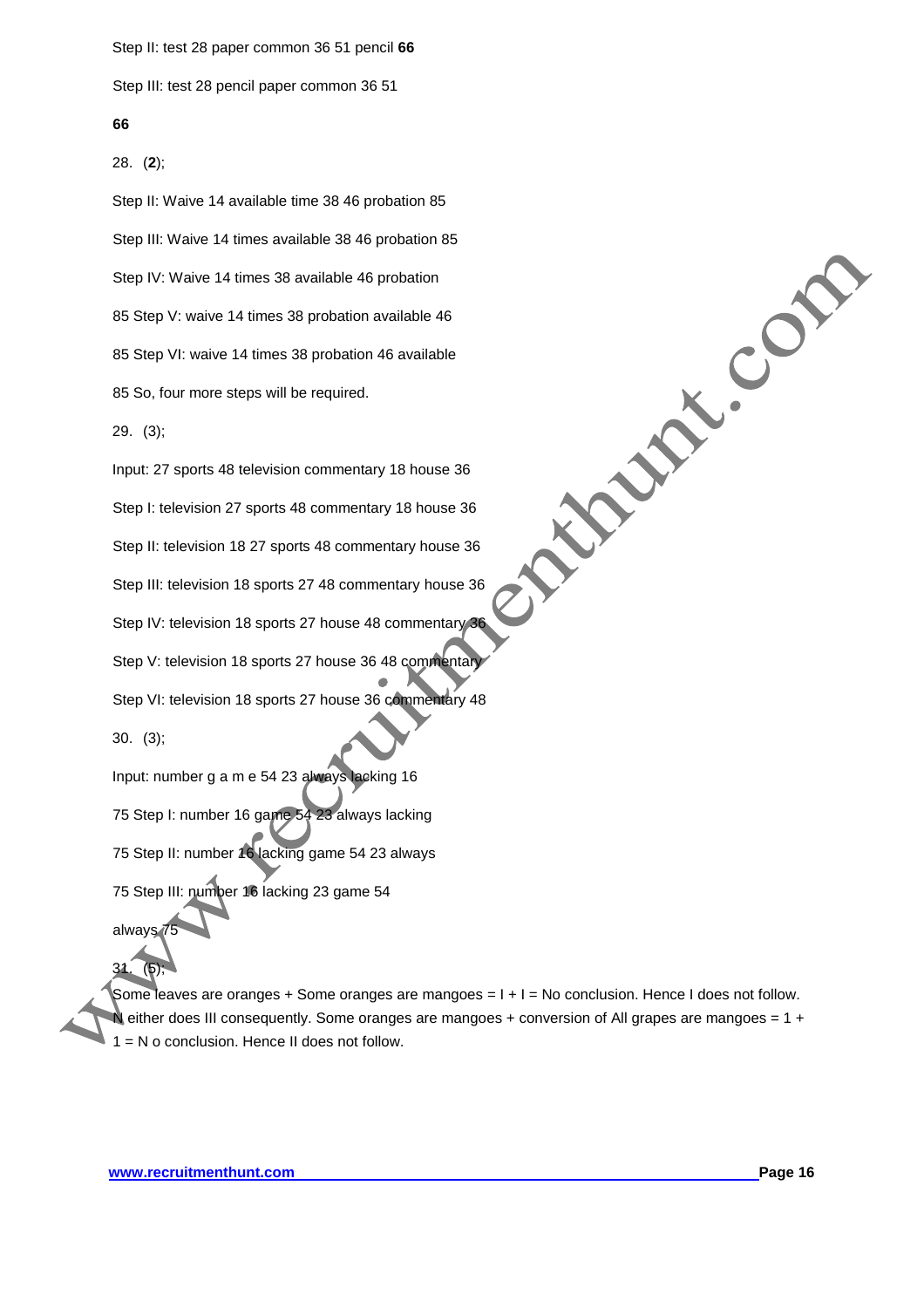$I + I = No$  Conclusion.

33. (i);

**32. (l);** cties conversion Some cities are hotels (I). Hence I follows. All towns are villages (A) conversion Some villages are towns (I), hence III does not follow. Some hotels are towns + All towns are villages =  $I + A = I = S$  o m e hotels are villages conversion Some villages are hotels (I). Hence II follows. Some hotels are villages + All villages are cities = I + A = I = Some hotels are

34. (2);

Some garments are houses + All houses are vehicles =  $I + A = I =$  Some garments are vehicles conversion Some vehicles are garments (I). Hence I follows. All books are garments + Some garments are houses =  $A + I = No$  conclusion. Hence II and III do not follow.

35. (4);

 $\overline{a}$ 

All kites are crows + AH crows are bananas =  $A + A = A =$  All kites are bananas conversion Some bananas are kites (I). Hence II does not follow. All kites are bananas + All bananas are apples  $\pm$  A + A = A = All kites are apples conversion Some apples are kites (I). Hence I follows. All crows are apples in the bananas are apples = A + A = A All crows are apples conversion Some apples are come (I). Hence III<br>follows. <sup>123</sup> bananas are apples = A + A = A All crows are apples conversion Some apples are crows (I). Hence III follows.  $123$ 

1 Quantitative Aptitude

Direction (Q. 1 - 5): What value should come in place of question mark (?) in the following equations?

$$
1 \cdot (50625)^{\circ 13} \times (3375)^2 \times (50625)^{\circ 12} = (15)^2
$$

1)176 2)216 3)242 4) 278 5)304

2. 372% of 450 - 45% of 3640 = 20% of?

1)160 2)180 3)200 4)220 5)240  $3.\frac{17}{71}$  of  $\frac{91}{19}$  of 10792 = ?

**www.recruitmenthunt.com Page 17** 1)12451 2)12284 3)12376 4)12435 5)12452 2 V19683 x V42875 = 45 x ?

1)15 2)21 3)24 4)27 5) 32

3 223080 -s- ? = 1352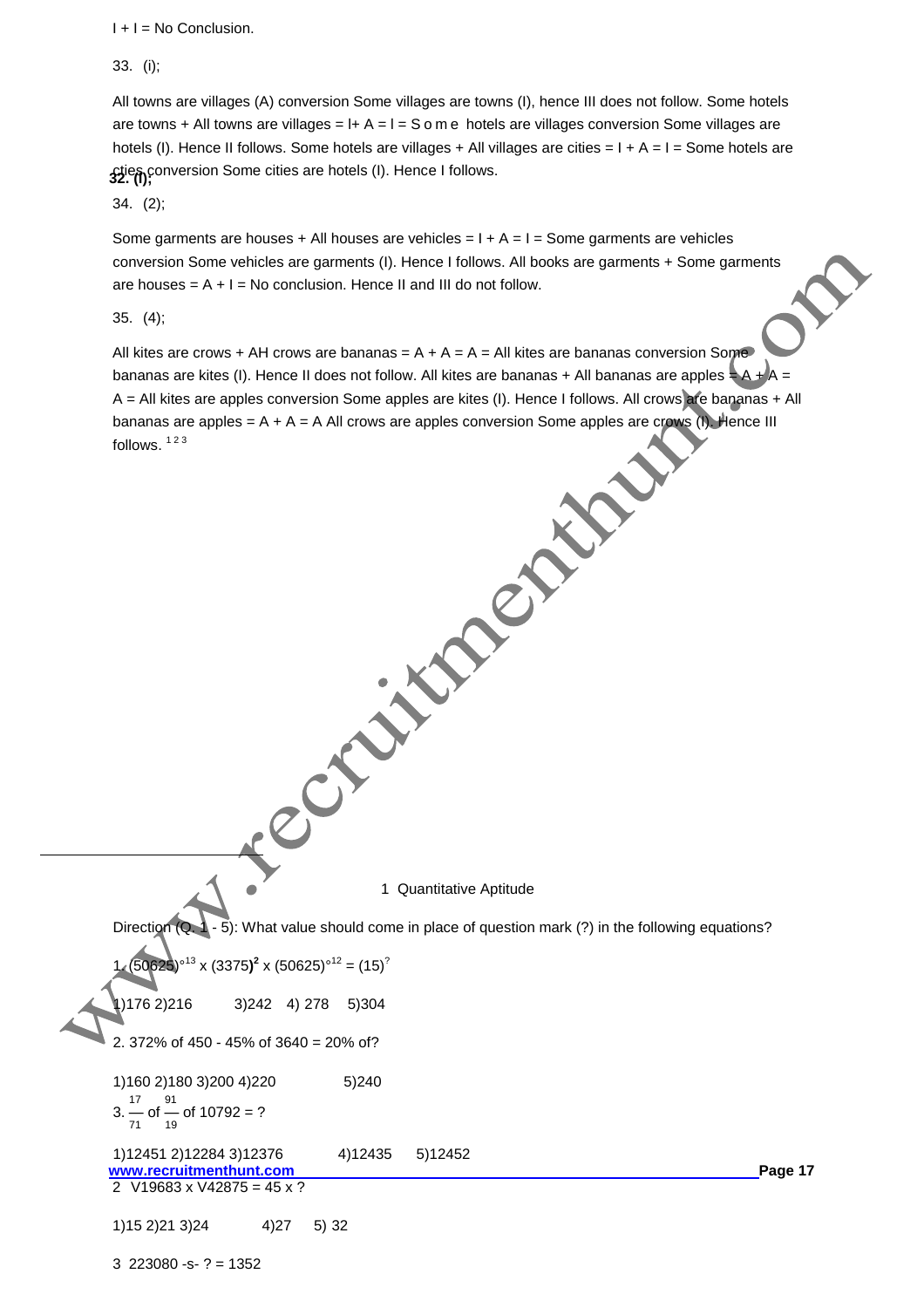Direction (Q. **6** -10): What approximate value should come in place of question mark (?) in the following equations?

**6.** 7.89% of 6650 + 6.65% of 7890 = ?

1)950 2)1050 3)1150 4)1250 5)1350

**1)145 2) 155 3)165 4) 175 5) 185 7. V140600 = ?** 1)51 2)52 3)53 4)54 5)56

\_ 1385.86 14 \_ **8. ------+ --------= ?** ----<br>7.698

1)320 2)340 3)360 4)380 5)400

**9.**13.98% of 7551 - 17.02% of 4495 **= ?**

## **1)290 2)340 3)180 4)250 5)320**

## **10. V5775 + V2400 = V620+?**

1)90 2)100 3)110 4)120 5)130

 $(3)180$ <br>  $(3)180$ <br>  $(4)250$ <br>  $(5)320$ <br>  $(10. V5775 + V2400 = V620+?$ <br>  $(1)9021003110$ <br>  $(4)120$ <br>  $(5)130$ <br>
Direction (Q. 11 -15): Following table shows the GDP (in USD million) of different countries and percentage contribution by different sectors in total GDP. Answer questions based on this table. <sup>4</sup> 5

| Country | Total<br>GDP | Agriculture | Industry | Service<br>Sector |
|---------|--------------|-------------|----------|-------------------|
| A       | 1640         | 40%         | 30%      | 30%               |
| B       | 1200         | 37%         | 42%      | 21%               |
| C       | 1580         | 25%         | 40%      | 35%               |
| D       | 960          | 30%         | 45%      | 25%               |
| Е       | 1050         | 40%         | 20%      | 40%               |
| F       | 1375         | 20%         | 60%      | 20%               |
| G       | 1320         | 50%         | 25%      | 25%               |
| н       | 850          | 16%         | 34%      | 50%               |
| 1       | 720          | 45%         | 25%      | 30%               |
|         | 1100         | 27%         | 36%      | 37%               |

**www.recruitementhunt.com Page 18** 4 Total GDP of Country A is what percentage more than the total GDP of Country B?

 $\overline{a}$ 

1)24.84% 2)36.66% 3)37.5% 4)42% 5)44.24%

5 What is the average contribution by Industry in the total GDP, taking all the ten countries together? (Answer in million USD)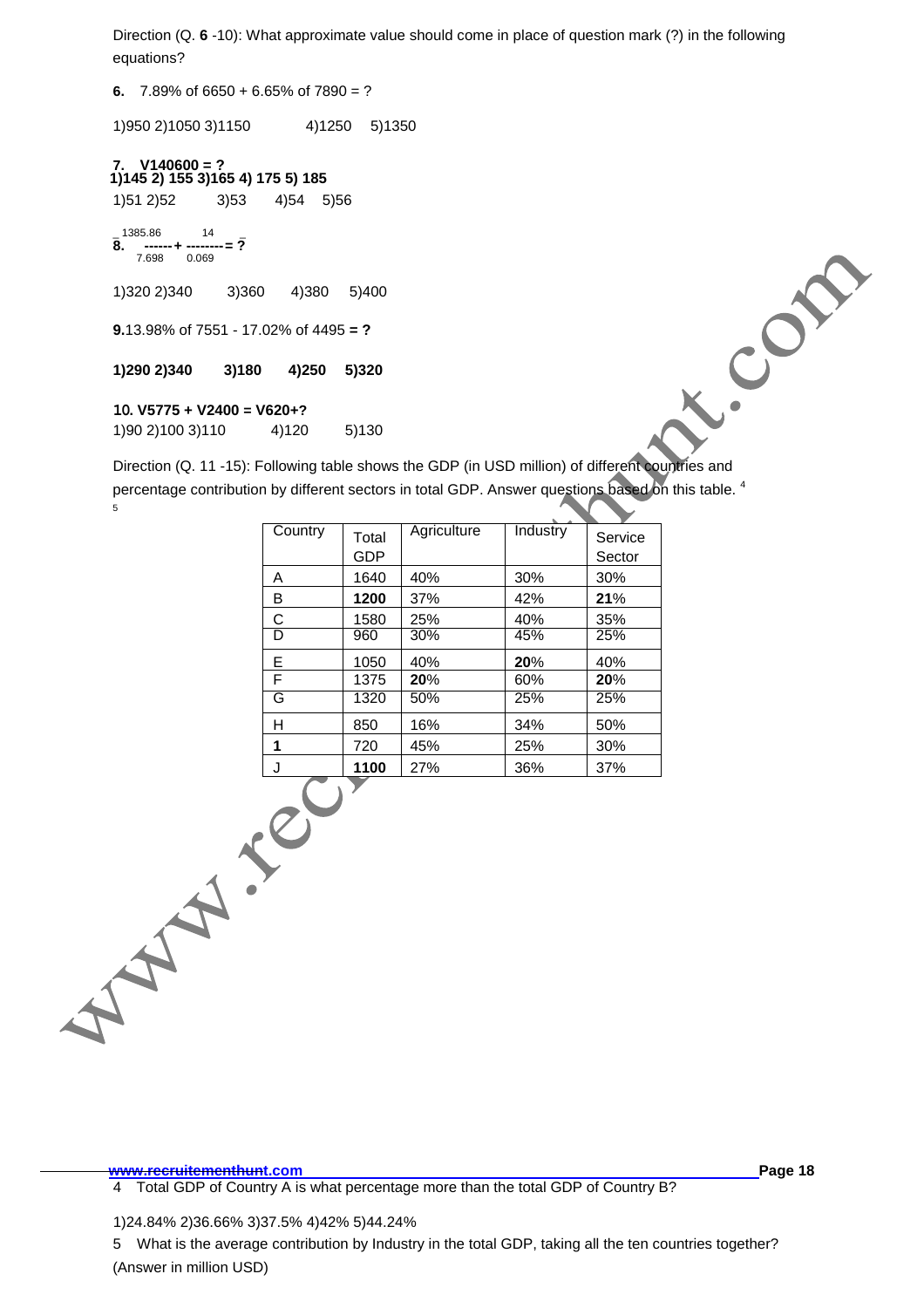13. The GDP of Country I contributed by the Service sector is what percentage more than the contribution by Industry?

1)16% 2)20% 3)24% 4)30% 5) None of these

14. GDP of Country E contributed by Agriculture is what percentage of GDP of Country D contributed by the Service sector?

# 1)1420*9)1*29529423)4H29 5),14G9e 5)hthese

15. What is the ratio of the total GDP of Country J to the GDP of Country G contributed by the Service sector?

1) 10:4 2) 10:3 2) 2:1 4) 11:5 5) 11:4

16. Two equal amounts are deposited in two different banks at 7.5% pa interest rate each for 14-years and 9 years respectively. If the difference between their interest is Rs. 732. what is the amount deposited

l)Rs. 6400 2)Rs. 6000 3) Rs. 5400 4) Rs. 4800 5) Rs. 4200

17. The difference between the simple interest and the compound interest compounded every six months at the rate of 18% pa at the end of two years is ?20632.644. Find the amount.

l)Rs. 6400 2)Rs. 6000 3) Rs. 5400 4) Rs. 4800 5) Rs. 4200

18. In how many different ways can the letters of the word 'PAKISTAN' be arranged in such a way that the vowels always come together?

1)360 2)720 3)2160 4)4320 5)40320

19. 20 persons are sitting around a circle table. What is the probability that 10 particular persons sit together?

```
5 4 11 1 2
1)— 2)— 3)— 4)- 5)' 323 ' 417 20 2 '9
```
20. In a 3kg mixture of water and milk, 50% is milk. How much water should be added so that the proportion of milk becomes **20**%?

1) 1.5 kg 2) 2 kg 3) 2.5 kg 4) 3 kg 5) None of these

**6 3** 21. - of a number is equal to - of the second number. If 24 is added to the first number, it becomes 70% 5 7 of the second number. What is the second number?

1)35 2)70 3) 135 4)45 5)90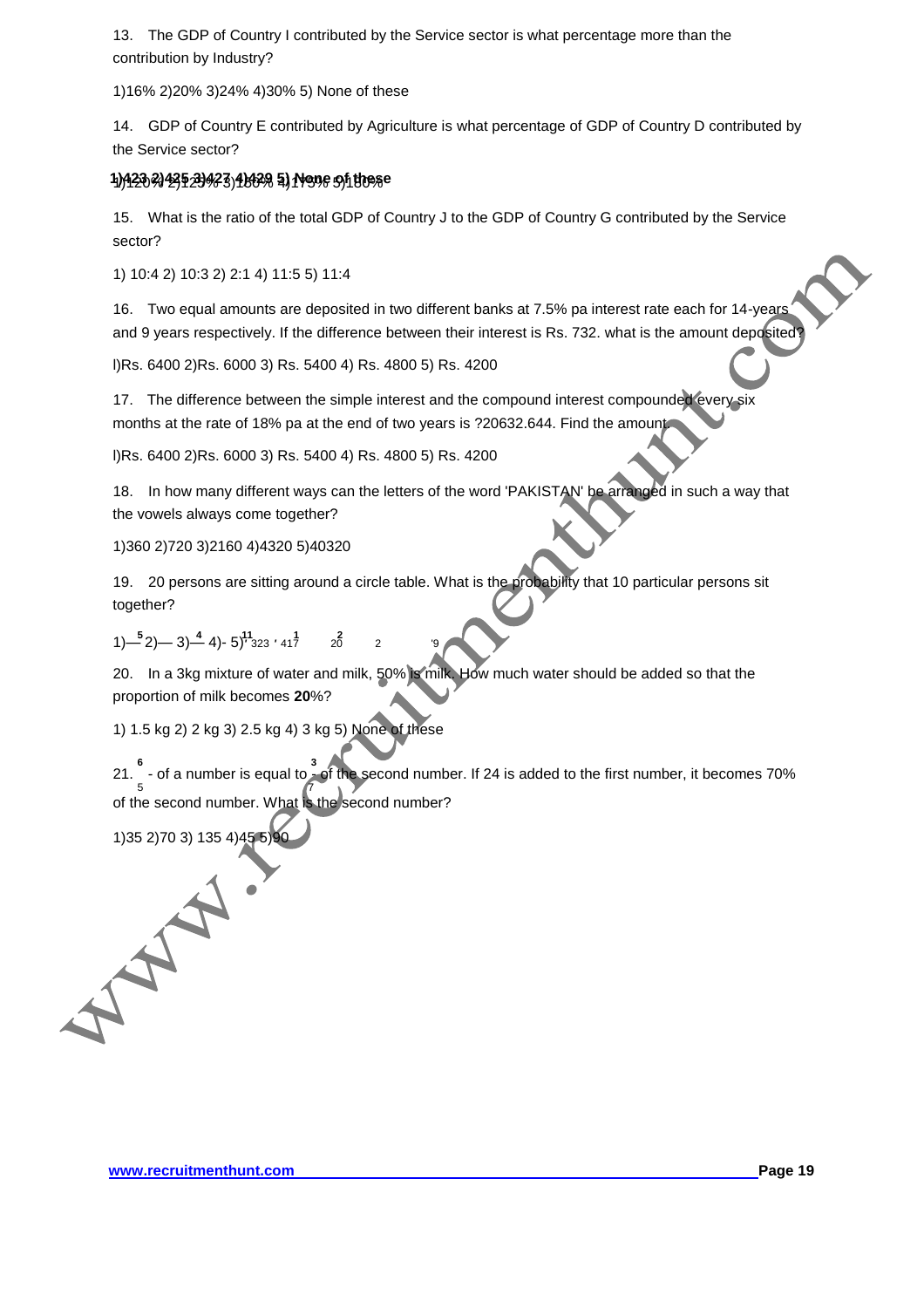22. A tank has a leak which would empty it in 12 hours. A tap is turned on which fills the tank at the rate of 140 litres per hour and it is now emptied in 26 hours. What is the capacity of the tank?

1) 3060 litres 2) 3120 litres 3) 3280 litres 4) 3640 litres 5) None of these

23. If 28 women earn Rs. 10080 in 12 days, how many men must work for 25 days to earn Rs. 28125, if the daily wages of a man is two-and-a-half times those of a woman?

1) 10 2) 12 3) 15 4) 16 5) 18

24. A man covers a certain distance on a bicycle. Had he moved 3 kmh'l faster, he would have taken 1 hour less. If he had moved 2 kmhl slower, he would have taken 1 hour more. What is the distance covered by him?

1)30 km 2) 45 km 3) 50 km 4) 60 km 5) 75 km

25. If the length of a rectangle is increased by 3 metre and the breadth is decreased by 1 metre, the area of the rectangle remains unchanged. If the length is decreased by **6** metre and the breadth is increased by 5 metre, again the area remains unchanged. What is the length of the rectangle?

1) 24 metre 2) 18 metre 3) 16 metre 4) 12 metre 5) 9 metre

Direction (Q. 26 - 30): Following pie-chart shows the percentage distribution of total population of six different cities in the year 1980. The total population all the six cities together is 2 crore.

The line graph shows the percentage growth of population of these six cities in two decades, 1980-1990 and 1990-2000.

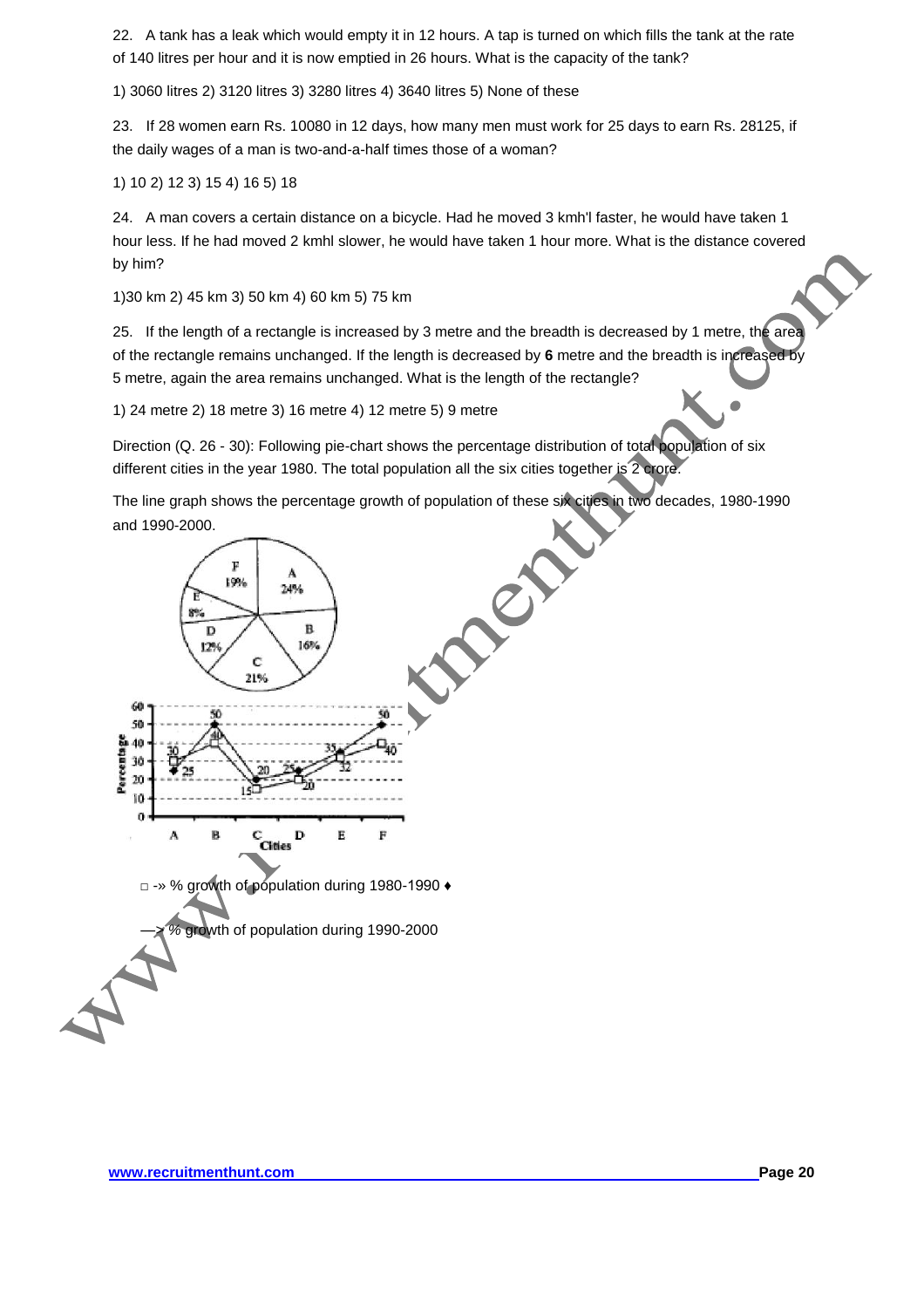26. What will be the population of City C in the year 2000?

1)54.8 lakh 2) 57.96 lakh 3) 58.24 lakh 4) 60.96 lakh 5) 64 lakh

27. The population of City D in the year 2000 is what percentage of its population in the year 1980?

1)145% 2)150% 3)122.5% 4)125% 5)120%

28. What is the ratio of the population of City D in the year 1990 to the population of City B in the year 1990?

1)3:5 2)1:2 3)25:32 4)15:28 5)3:4

29. What is the percentage rise in the population of City A from 1980 to 2000?

1)55% 2)27.5% 3)62.5% 4)155% 5) None of these

30. What is the total population of all the six cities together in 2000?

1)34128 lakh 2) 342.1728 lakh 3) 343.162 lakh 4) 344.352 lakh 5) None of these

Direction (Q. 31 - 35): Following table shows the total number of TV sets produced by seven different companies and the cost price per TV set.

The line graph shows the percentage sale and percentage profit per TV set for all the seven companies.

| Company | No. of TV sets produced | Cost Price per TV (in?) |
|---------|-------------------------|-------------------------|
| A       | 36000                   | 75000                   |
| B       | 45000                   | 64000                   |
| C       | 50000                   | 52000                   |
| D       | 28000                   | 45000                   |
| E       | 39000                   | 42000                   |
|         | 24000                   | 36000                   |
| G       | 30000                   | 32000                   |



31. What is the average production of TV sets by all the seven companies together?

COM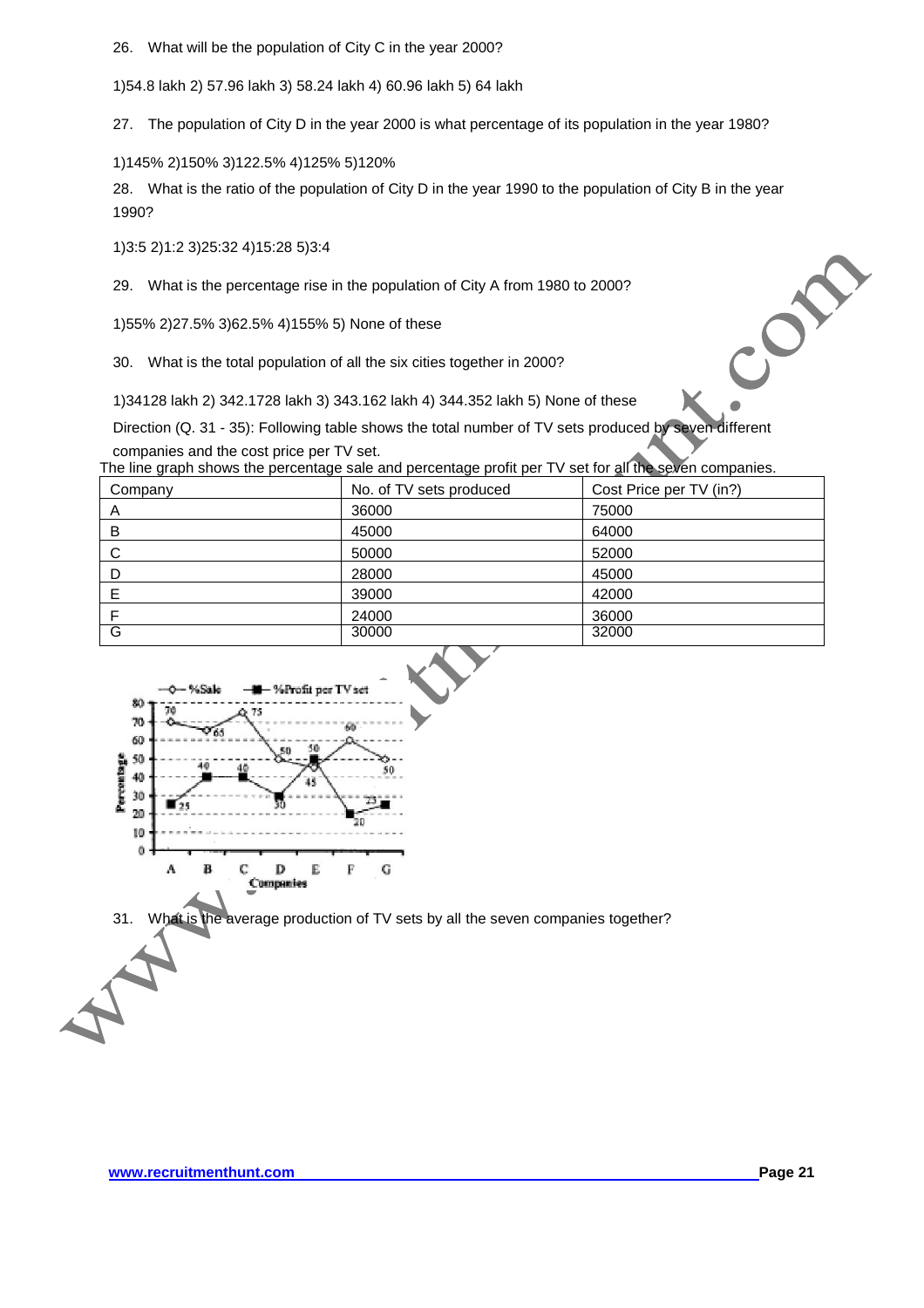32. What is the total profit earned by Company G?

1) Rs. 11.2 cr 2)Rs. llcr 3) Rs. 12.4 cr 4) Rs. 12.5 cr 5) Rs. 13.6 cr

33. What is the total number of TV sets sold by all the companies together?

**5. (3);** 1)148900 2)149600 3)158000 4)152900 5)156450

34. What is the ratio of the total cost price of all the TV sets of Company F to that of Company A?

1)8:15 2)8:17 3)8:21 4)8:23 5)8:25

35. What is the difference between the net profit of Company C and that of Company D?

1) Rs. 62.4 cr 2)Rs.59.1cr 3)Rs.58.6cr 4)Rs.57.5cr 5)Rs. 56 cr

#### **Answers:**

```
1. (5);
```

```
(15^4)^{013} x (15^3)^2 x
```
 $(15^4)^{012}$  = **(15^)0 IB+0.12 x** 

**(15)e**

$$
= (15^4)^{0.25} \times (15)^6 = (15^4)^{1/4} \times
$$

$$
(15)^6 = 15 \times 15^8 = (15)^7
$$
ie ? = 7

#### **2. (2);**

372 *X*450 45 *X*3640 **100 100**

```
= 1674 - 1638 = 36
```
le **20**% of 180

$$
3. \quad (3);
$$

, \_ 10792 X 17 X 91 \_ **12376** ' ~ 71*X* 19 ~

 $\bar{4}5$  –

**4. (2);**

 $\cdot$  ?  $-$  27x35  $-$ 

' ' <sup>' \_</sup>\_

 $45 \times ? = 27 \times 35$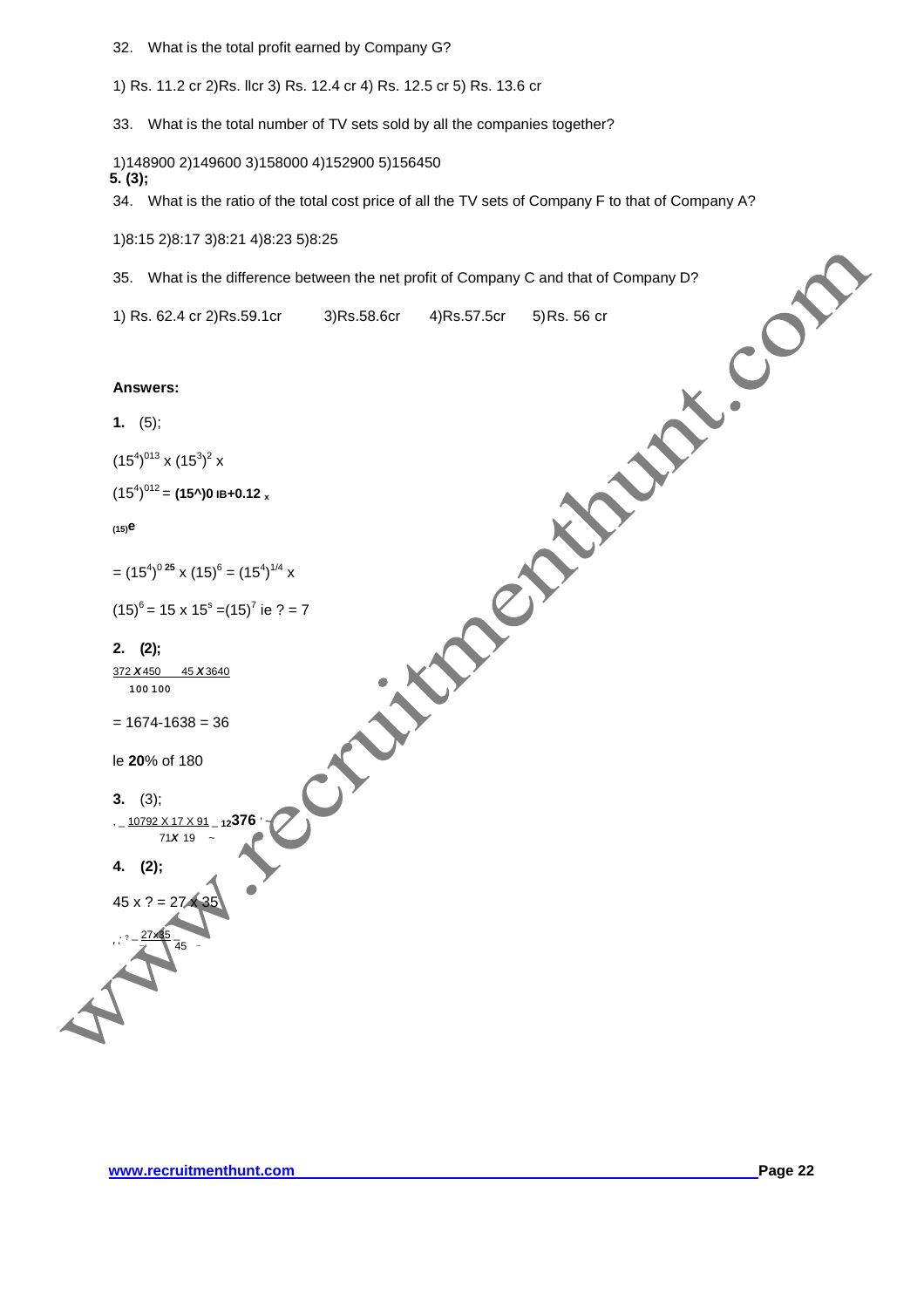223080 1352

## **6. (2);**

*<sup>7</sup> \_* 7.89x6650+6650x7.89

**100** 

 $\begin{bmatrix} 100.37 & 1050 \\ 100.5 & 105 \end{bmatrix}$ 2x7.89x6650

$$
7. \hspace{20pt} (2);
$$

Because,  $(52)^3$  = 140608

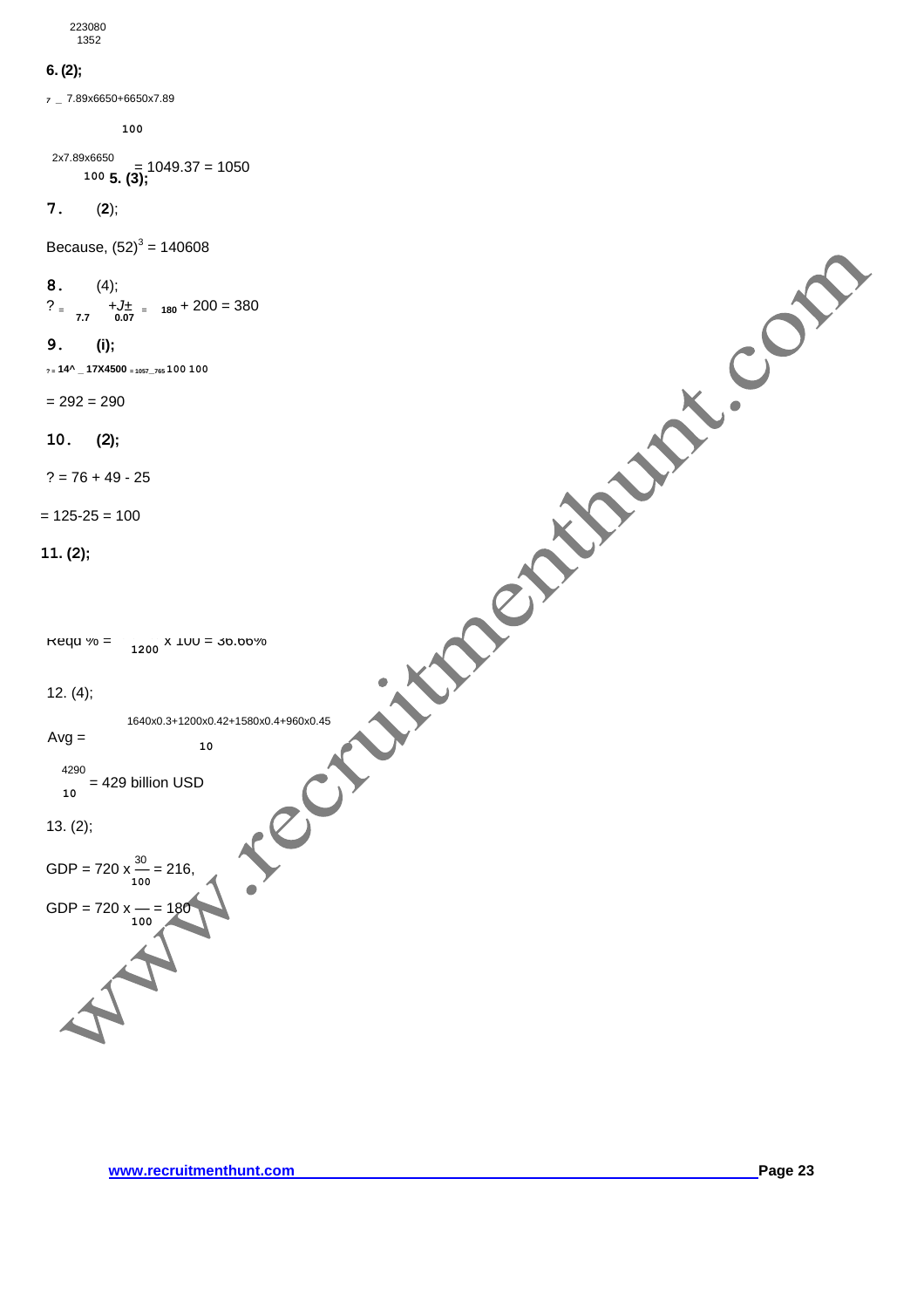• n j n/ 216-180   
■ Redd % = 
$$
\frac{100}{180}
$$
 = 20%

**14.** (4);

 $GDP = 1050 \times 0.4 = 420$ 

 $GDP = 960 \times 0.25 = 240$ Regd % =  $\triangle$  x 100 = 175%

**15. (2);**

Ratio = **1100 1100 10** ■ **1320X0.25 330 3**  $X = \begin{bmatrix} 1.09 \times 1.09 \end{bmatrix}$ <br>  $X = \begin{bmatrix} 1.09 \times 1.09 \end{bmatrix}$ <br>  $X = \begin{bmatrix} 1.09 \times 1.09 \end{bmatrix}$ <br>  $X = \begin{bmatrix} 1.09 \times 1.09 \end{bmatrix}$ <br>  $X = \begin{bmatrix} 1.09 \times 1.09 \end{bmatrix}$ <br>  $X = \begin{bmatrix} 1.09 \times 1.09 \end{bmatrix}$ <br>  $X = \begin{bmatrix} 1.09 \times 1.09 \end{bmatrix}$ <br>  $X = \begin{bmatrix} 1$ 

## **16. (5);**

Let each amount be Rs. X

**7.5x14.5 XX 7.5x9**

**100 100**  = 1732.5

$$
x = -\frac{173250}{41.25} = 4200
$$

## **17. (5);**

Let the amount be Rs. X

{(x x 1.09 x 1.09 x 1.09 x 1.09)} - = **XX18X2 100**

## 20632.644

 $X(0.41158161 - 0.36) = 20632.644$ 

**20632.644**

```
X = 0.05158161 = 400000
```
**18. (3);**

If all the vowels are taken together, total letters = **6** No.

of possible arrangements = **6**! X — = 2160 2**!**

**19. (i);**

 $n(S) = (20 - 1)1$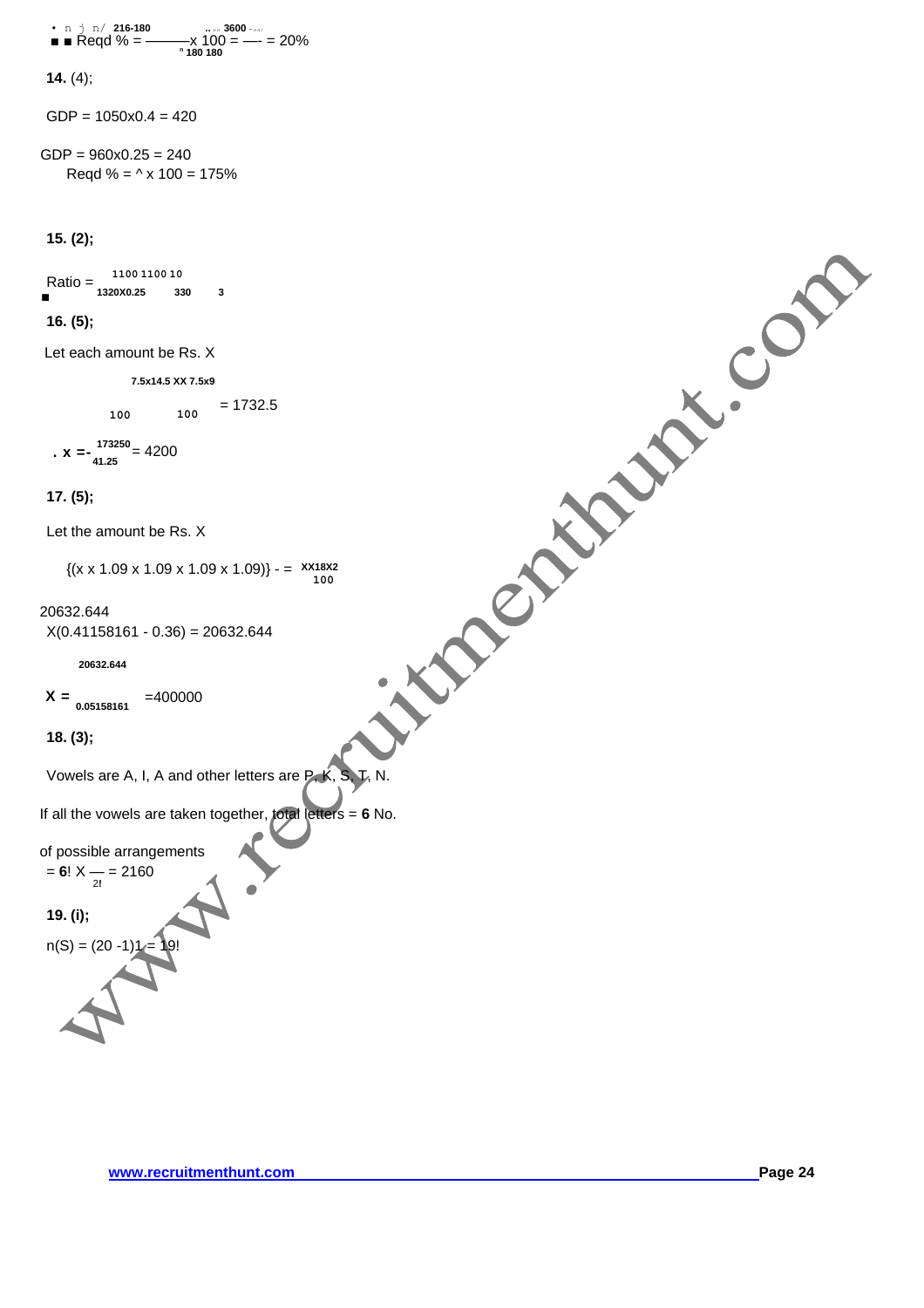10 persons sit together, so total No. of persons

**<sup>=</sup>10+ 1= 11**

**No. of ways = (11 -1) = 10!**

**10 persons sit in 10! Ways among themselves n(E) = 10! X10!**

**20.** (5); In 3 kg of mixture, milk is 50%, ie 1.5 kg

Let us add x kg water, so that the total mixture is (x + 3) kg.

**(x + 3)x —= 1.5 <sup>v</sup>***<sup>J</sup>* **100**

**(x +3) = 1.5x5 = 7.5**

*x = 7.5 -* **3 = 4.5 kg**

**21. (2);**

Let the first number be x and the second be y.

| $6x - 3y$ | $\cdot$ $\boldsymbol{x}$ $=$ 5 |  |
|-----------|--------------------------------|--|
| 5"7       | $y - 14$                       |  |

**Ie 5y + 240 .....................(i)**

**X + 24 = -^ .% 7y=lOx + 240.................. (ii)**

**From equations (i) and (ii); x = 25, y = 70 22.** (**2**); Capacity of the tank =  $\frac{26}{26-12}$  x 140

= x 140 = 26 x 12 x 10 = 3120 14

**23.** (3);

Daily wages of a woman

**Daily wages of a man = 30 x 2.5 = Rs. 75**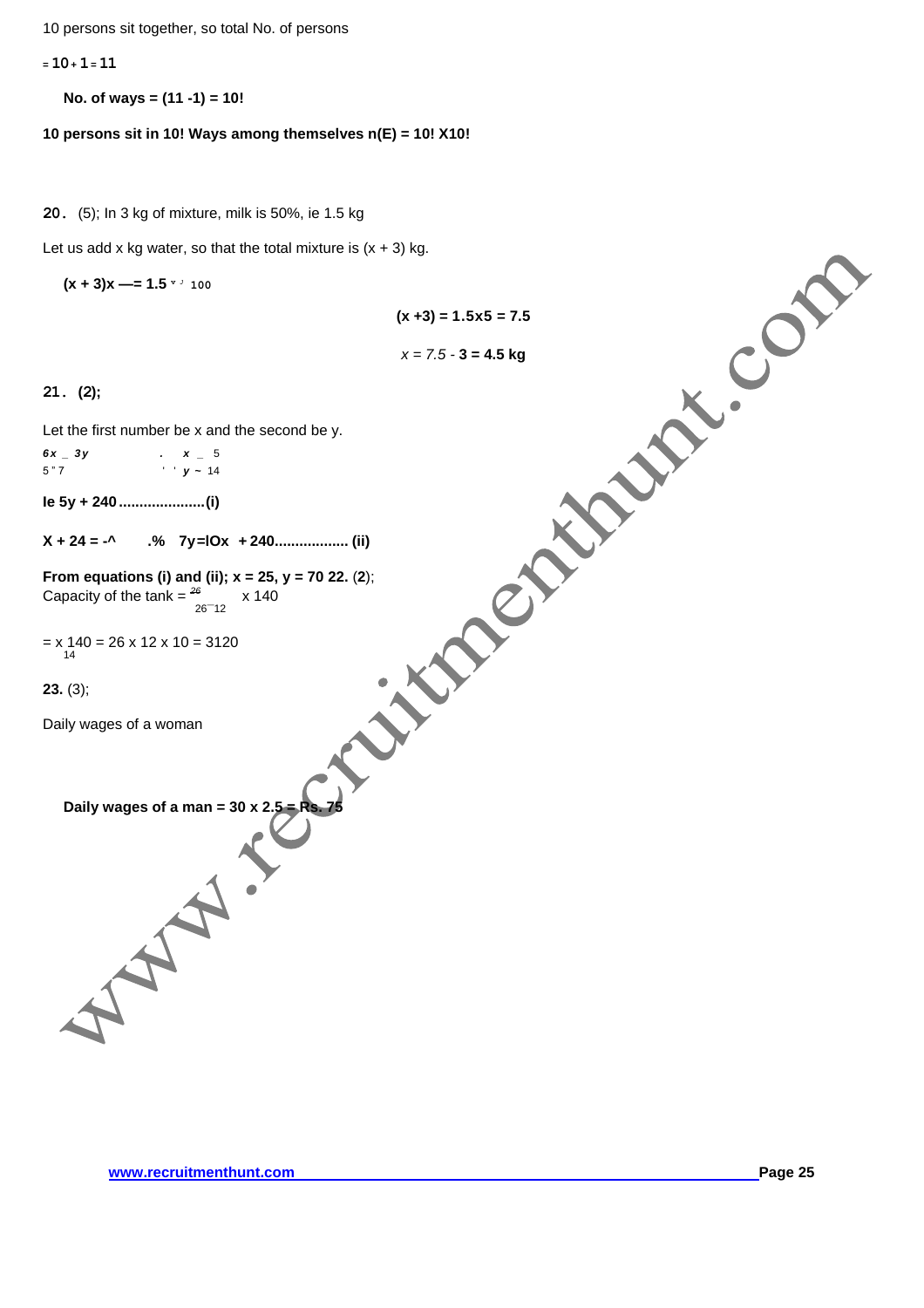••• Number of men = *<sup>28125</sup> =* **15** 25x75

# **24.** (4);

Let the distance be x km and speed y kmph

$$
\sum_{y_1,y_2} \frac{(y_1 z_1^2 + 1 \cdots + y_1 z_1 z_2^2 + 1)}{(y_1 y_1 + y_2)^2}
$$
\n
$$
\sum_{y_1,y_2} \frac{(y_1 z_1^2 + z_1^2 + z_2^2 + z_2^2)}{(y_1 y_1 + y_2)^2}
$$
\nFrom equations (i) and (ii)  
\n
$$
\sum_{y_1+y_1} \frac{1}{x_1^2 + 2} - \frac{1}{y_1^2 + 2}
$$
\n
$$
= \frac{1}{y_1^2 y_1^2 y_2^2 + y_1^2 y_2^2}
$$
\n
$$
= \frac{3y_1^2 y_1^2 y_2^2 + 6 \cdots + y_1^2 y_1^2 y_1^2}{(y_1^2 + y_1^2 + y_2^2 + y_1^2 + y_1^2 + y_1^2 + y_1^2 + y_1^2 + z_1^2)}
$$
\nLet the length be x and the breadth be y.  
\n
$$
(x + 3)(y + y) = xy
$$
\n
$$
= xy
$$
\n
$$
= xy
$$
\n
$$
= xy
$$
\n
$$
= xy
$$
\n
$$
= xy
$$
\n
$$
= xy
$$
\n
$$
= xy
$$
\n
$$
= 26.
$$
 (2);  
\n
$$
P = 57.96
$$
 lakh 27. (2);  
\n
$$
P = 57.96
$$
 lakh 27. (2);